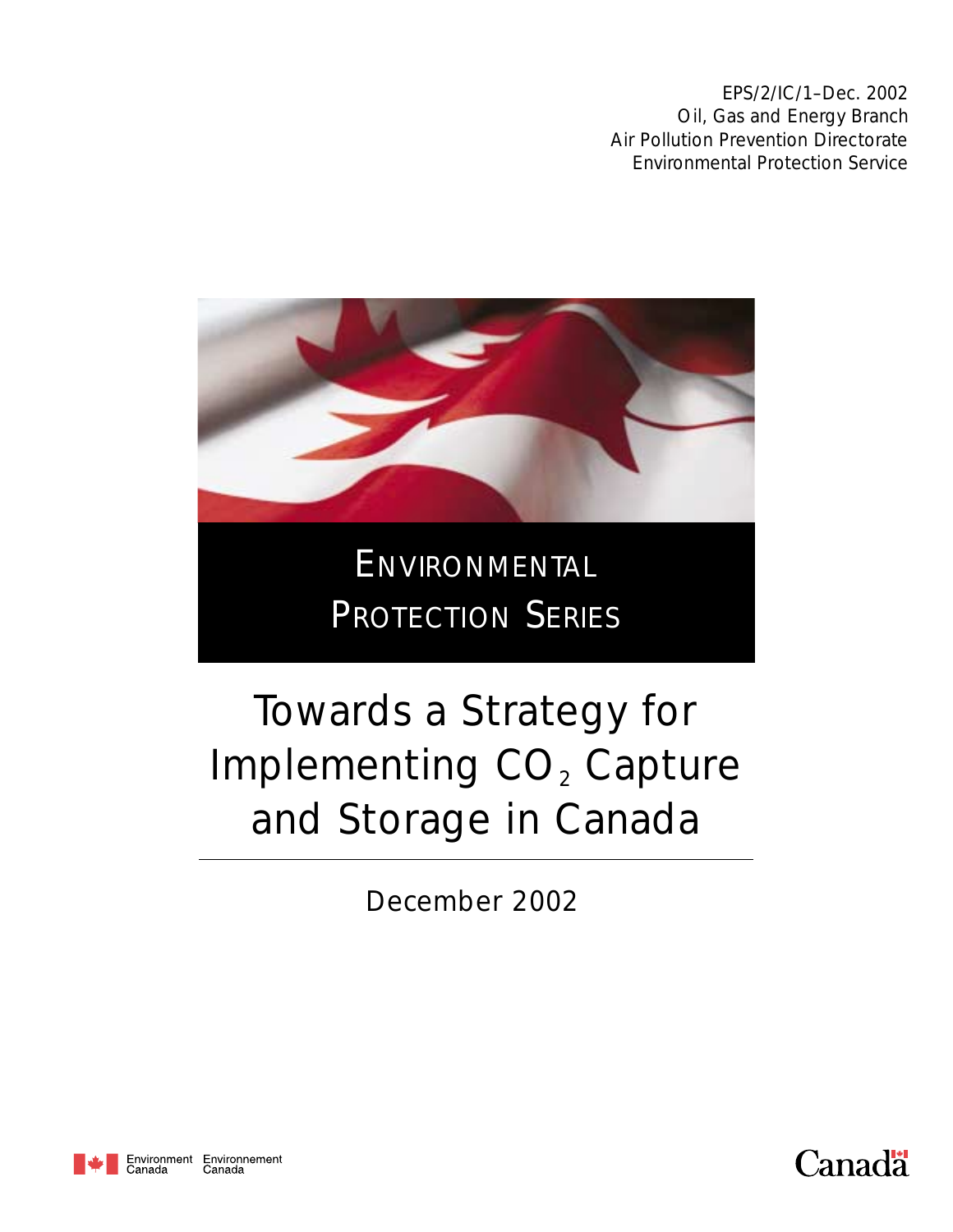This report may be cited as follows:

Keith, D. W. (2002) Towards a Strategy for Implementing  $CO<sub>2</sub>$  Capture and Storage in Canada. Prepared by D. W. Keith, Carnegie Mellon University, Pittsburgh, Pennsylvania, for the Oil, Gas and Energy Branch, Environment Canada, Ottawa, Ontario.

Copies of this report may be obtained from the following:

Oil, Gas and Energy Branch Environment Canada 351 St. Joseph Boulevard, 10th Floor Gatineau, Quebec, Canada K1A 0H3 (819) 997-l223

Catalogue No.: En40-657/2002E ISBN: 0-662-31755-6

#### Environmental Protection Series

Sample Number:



Report number with the qualifier EPS 3/HA Subject Area Code Report Category Environmental Protection Series

- 1 Regulations/Guideline/Codes of Practice  $\overline{A}$  Agriculture<br>2 Problem Assessments and Control Options AN Anaerobic Technology
- 2 Problem Assessments and Control Options AN Anaerobic Technology<br>3 Research and Technology Development AP Airborne Pollutants
- 3 Research and Technology Development AP Airborne Pollutants 4 Literature Reviews
- 4 Literature Reviews **AT** AT AT AT AT A GCC
- 
- 6 Social, Economic and Environmental 6 CE Consumers and the Impact Assessments Impact Assessments CI CI<br>The Surveillance CI CHemical Industries CI CA
- 
- 8 Policy Proposals and Statements FP<br>9 Manuals Food Processing Processing Processing Processing Processing Processing Processing Processing Process<br>HA
- 
- Categories **Subject Areas** 
	-
	-
	-
	-
	-
	- CC Commercial Chemicals<br>CE Consumers and the Environment
	-
	- FA Federal Activities<br>FP Food Processing
	-
	- HA Hazardous Wastes<br>IC Inorganic Chemica
	- IC Inorganic Chemicals<br>MA Marine Pollutants
	- MA Marine Pollutants<br>MM Mining and Ore P
	- MM Mining and Ore Processing<br>NR Northern and Rural Regions
	- NR Northern and Rural Regions<br>PF Paper and Fibres
	- PF Paper and Fibres<br>PG Power Generation
	- PG Power Generation<br>PN Petroleum and Na
	- PN Petroleum and Natural Gas<br>RA Refrigeration and Air Condi
	- RA Refrigeration and Air Conditioning<br>RM Reference Methods
	- RM Reference Methods<br>SF Surface Finishing
	- SF Surface Finishing<br>SP Oil and Chemical
	- SP Oil and Chemical Spills<br>SRM Standard Reference Met
	- SRM Standard Reference Methods<br>TS Transportation Systems
	- TS Transportation Systems<br>TX Textiles
	- TX Textiles<br>UP Urban F
	- UP Urban Pollution<br>WP Wood Protection
	- Wood Protection/Preservation

New subject areas and codes are introduced as they become necessary. A list of EPS reports may be obtained from Environmental Protection Publications, Conservation and Protection, Environment Canada, Ottawa, Ontario, K1A 0H3, Canada.

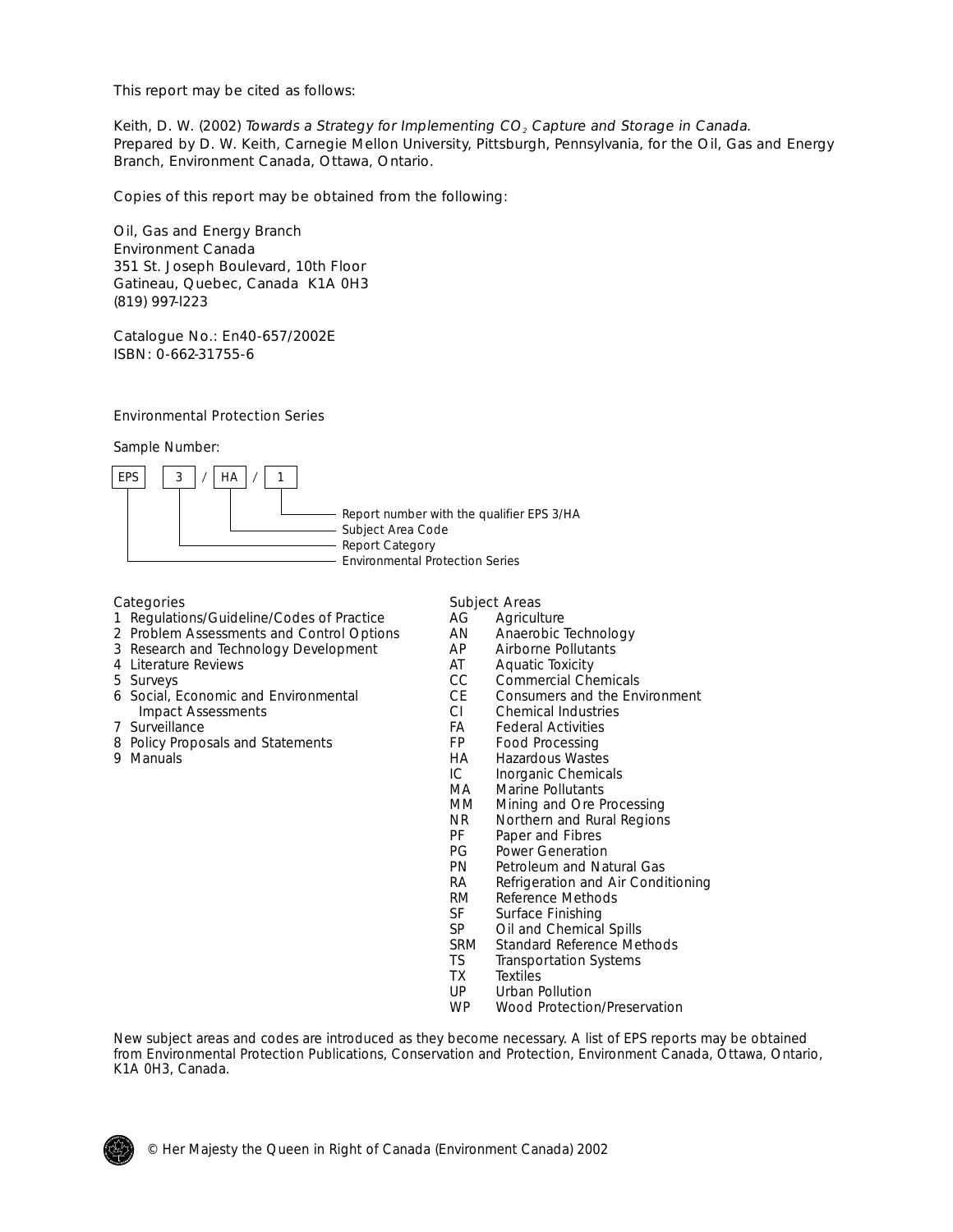# **TOWARDS A STRATEGY FOR IMPLEMENTING CO2 CAPTURE AND STORAGE IN CANADA**

Prepared for:

Bill Reynen Head, Upstream Oil and Gas Oil, Gas and Energy Branch Environment Canada Gatineau, Quebec K1A 0H3

Prepared by:

Dr. David W. Keith Department of Engineering and Public Policy Carnegie Mellon University 129 Baker Hall Pittsburgh, PA 15213-3890, USA Telephone: (412) 268-2678 Email: keith@cmu.edu

This report was prepared by the Consultant in January 2002.

Publication of this report does not necessarily imply that the contents reflect the views of the department.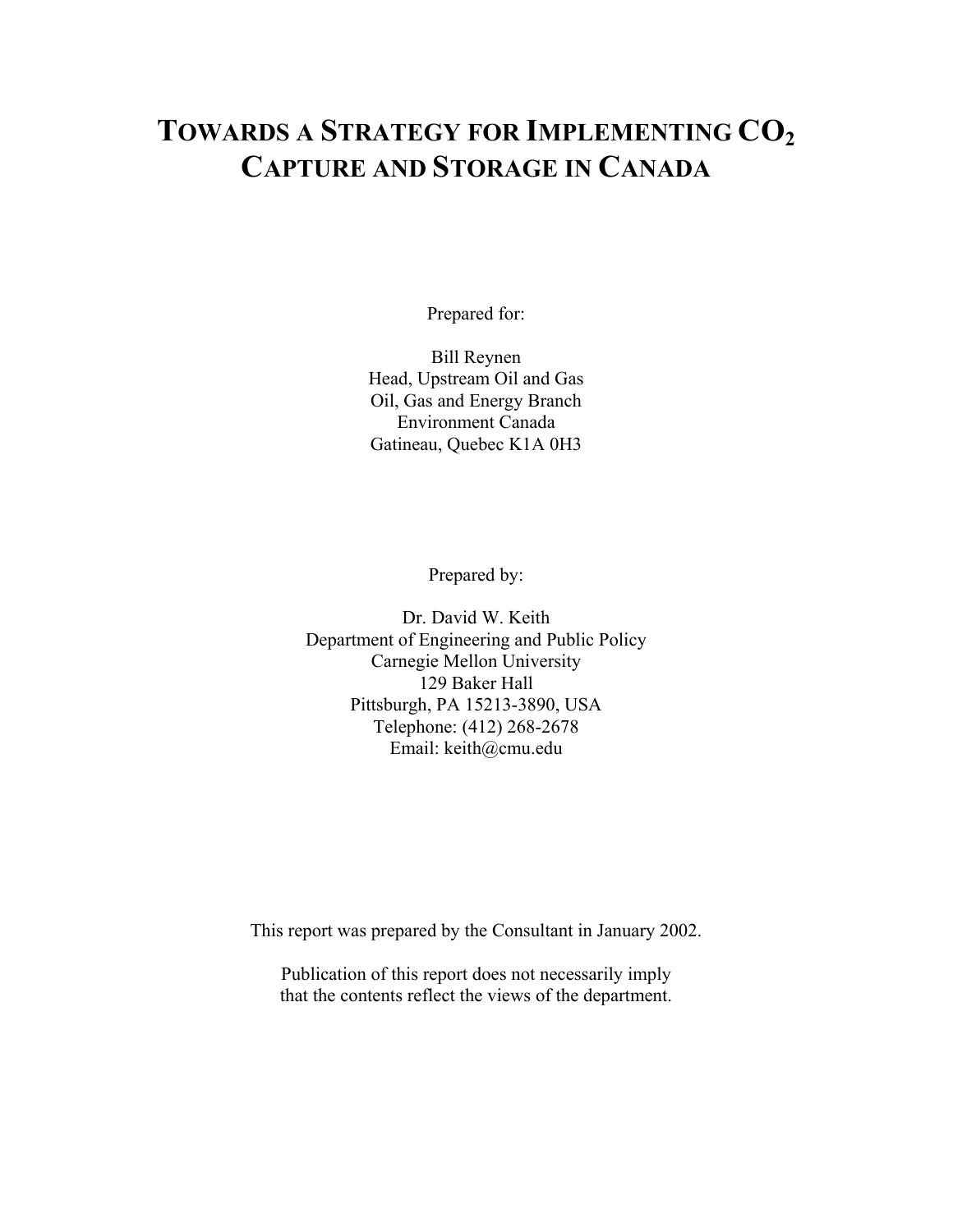#### **Acknowledgments**

The following individuals are acknowledged for their contribution to this work: Bill Gunter, Rick Hyndman, Anthony Keith, Nick Macaluso, Tom McCann, Ted Parson, and Bill Reynen.

#### **Disclaimer**

This report is distributed for informational purposes only and does not necessarily reflect the views of the Government of Canada or constitute an endorsement of any commercial product or person. Neither the Government of Canada nor its ministers, officers, employees, or agents make any warranty in respect to this report or assume any liability arising out of this report.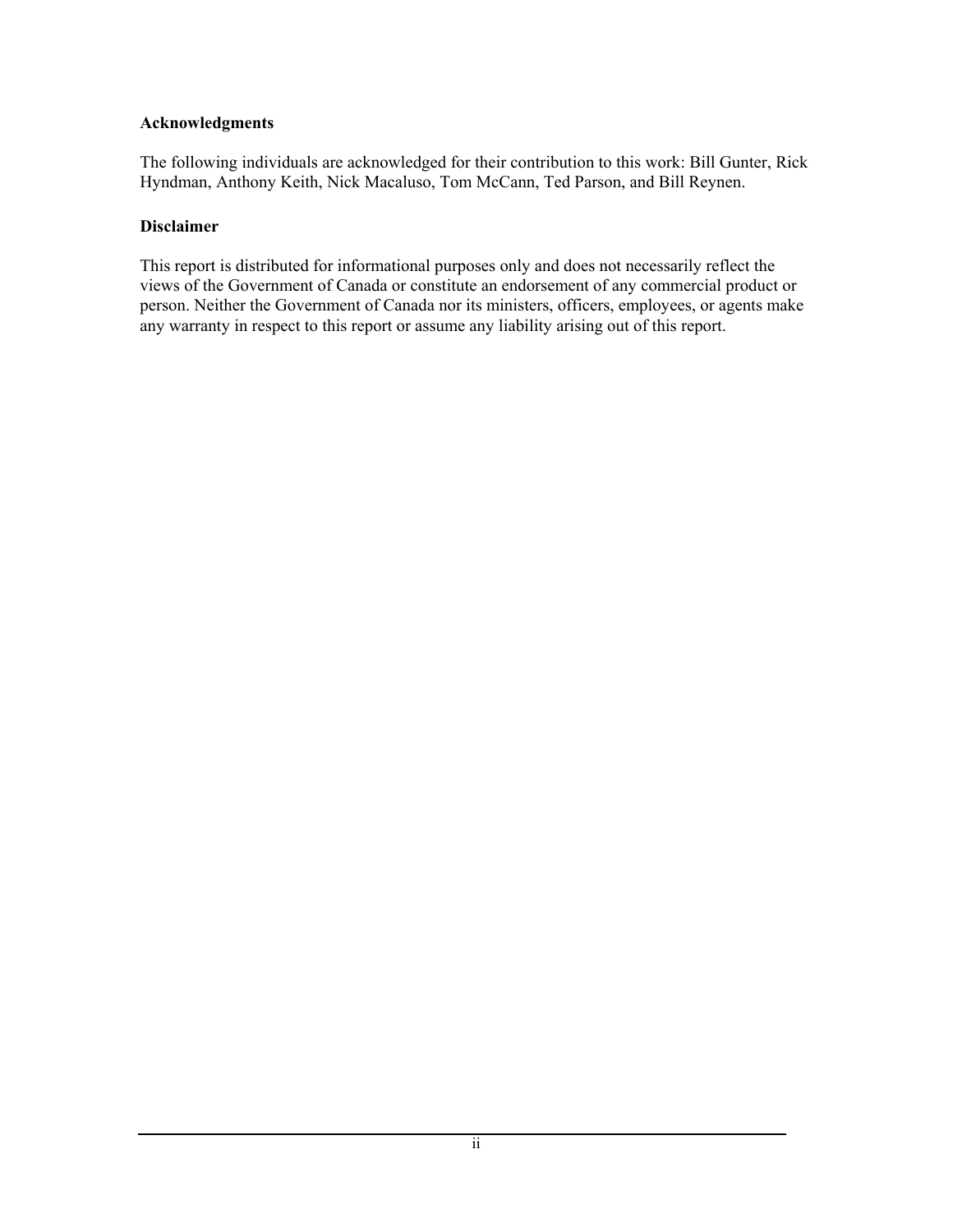# **Executive Summary**

The possibility of using  $CO<sub>2</sub>$  capture and storage (CCS) technologies to achieve deep reductions in emissions from electric power generation has recently become salient in Canadian climate policy. I argue for a cautious approach. While there are good reasons to expect that CCS will eventually enable deep reductions in  $CO<sub>2</sub>$  emissions both in the electric sector and elsewhere in the economy, it is—with one exception—unwise to aim for substantial adoption of CCS in the Kyoto commitment period (2008–2012). Government action to force implementation would be unwise, because rapid implementation of CCS would drive up costs and because important issues surrounding the risks, regulation, and public perception of CCS are unresolved.

The exception is in the oil and gas  $(O&G)$  sector, where there is an opportunity to use CCS to achieve significant emissions reductions within the Kyoto time frame. The cost of capturing  $CO<sub>2</sub>$ and injecting it into geological reservoirs is strongly dependent on the size and purity of the  $CO<sub>2</sub>$ stream. Combustion sources have  $CO<sub>2</sub>$  concentrations of  $5-15\%$ ; for these dilute streams, the cost of capturing  $CO<sub>2</sub>$  dominates the cost of storage. The cost of capture is smaller for non-combustion sources and can be zero for high-pressure sources of nearly pure  $CO<sub>2</sub>$ . In Canada, the most important non-combustion sources of  $CO<sub>2</sub>$  are natural gas processing and the production of hydrogen  $(H<sub>2</sub>)$  used in petroleum refining.

Raw natural gas contains significant  $CO<sub>2</sub>$ , most of which is removed at gas processing plants prior to delivery to consumers. Some of this natural-gas-associated  $CO<sub>2</sub> (NG-CO<sub>2</sub>)$  is now injected into geological storage reservoirs as a side effect of sour gas processing. This process provides important practical experience with  $CO<sub>2</sub>$  storage and is an area of Canadian expertise. This technology could be extended to capture a significant fraction of the  $NG-CO<sub>2</sub>$  stream at low cost. Total NG-CO<sub>2</sub> production is about 9 Mt-CO<sub>2</sub>/year. If gas production rises as forecast, it will likely rise to at least 13 Mt-CO<sub>2</sub>/year by 2010, equivalent to 2.4% of Canada's CO<sub>2</sub> emissions.

The upgrading of raw bitumen extracted from the oil sands to produce synthetic crude oil requires large amounts of hydrogen. Almost all the required hydrogen is produced from natural gas using a process that can produce a stream of nearly pure  $CO<sub>2</sub>$  containing most of the carbon in the initial natural gas stream. Unfortunately, the newest hydrogen plants use a process that does not produce a pure  $CO<sub>2</sub>$  stream, so implementing  $CO<sub>2</sub>$  capture would require modification of plants now being planned or retrofit of plants that are already built. The construction of hydrogen plants to meet the demands of bitumen upgrading in Alberta may soon produce the world's largest concentration of hydrogen production facilities. The quantity of  $CO<sub>2</sub>$  potentially available from hydrogen production may well exceed 10 Mt-CO $_2$ /year by 2010.

Technological capability is a necessary but insufficient condition for CCS to play a major role in mitigating  $CO<sub>2</sub>$  emissions. To fulfil its promise, CCS must evolve from a collection of individual technologies into a large-scale technological system for managing fossil fuel carbon. Such a system will require a suite of technologies linked by a network of institutions, financial systems, and regulations that are able to achieve public understanding and acceptance.

Uncertainty in the effectiveness of  $CO<sub>2</sub>$  storage, arising from uncertainty in the lifetime of stored  $CO<sub>2</sub>$ , is not currently addressed by any Canadian government entities. It will need to be. Although management of geological resources is a provincial responsibility, the management of  $CO<sub>2</sub>$  stored to avoid atmospheric emissions implies a federal responsibility because it arises from international commitments to control emissions. The international status of  $CO<sub>2</sub>$  storage is unclear. While both the Kyoto Protocol and the recent Conferences of the Parties in Bonn and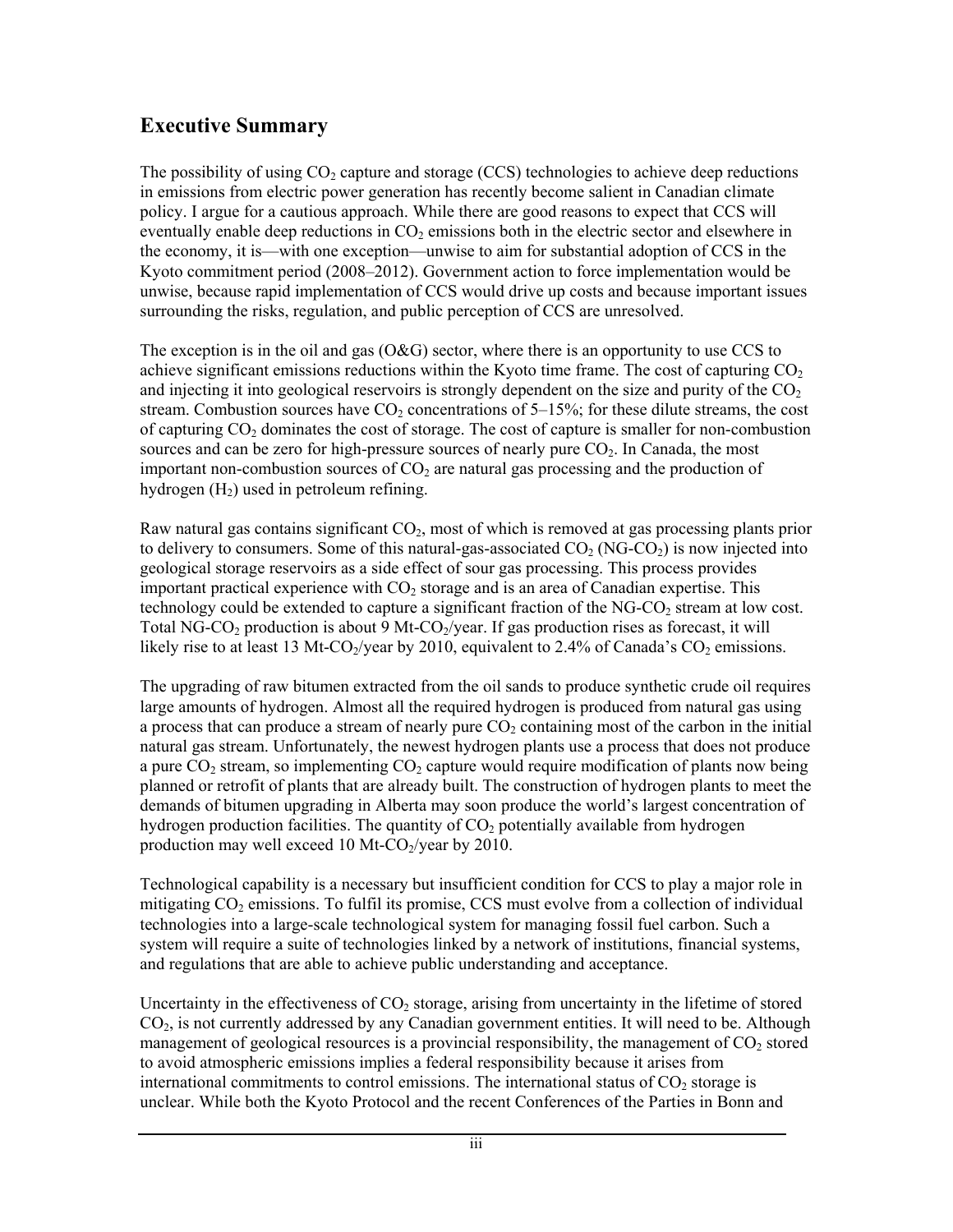Marrakech explicitly endorse the use of  $CO<sub>2</sub>$  storage, crucial questions regarding the incorporation of  $CO<sub>2</sub>$  storage within the accounting rules of the United Nations Framework Convention on Climate Change remain to be decided.

The difficulty in building a system for regulating  $CO<sub>2</sub>$  storage is not simply due to technical uncertainty in predicting the lifetime of stored  $CO<sub>2</sub>$ ; it also arises from uncertainty about the goals of storage. Should the median lifetime of  $CO<sub>2</sub>$  in storage facilities be 500 years or 10 000? What fraction of early failures are we willing to accept? Uncertainty in predicting the fate of  $CO<sub>2</sub>$  in reservoirs cannot be eliminated. The regulatory system cannot therefore demand zero risk. The challenge is to build a regulatory regime that works despite these uncertainties.

Efforts to build a robust regulatory environment for geological storage cannot wait until the technology is ready for large-scale application. Environmental regulators, industry, and environmental groups need to begin to build a common understanding of the current state and future course of regulation, identifying areas of common concern and developing compromises to address areas of disagreement. The federal government must assume a central role in managing this effort.

Wherever it is introduced,  $CO<sub>2</sub>$  storage is certain to generate public controversy. This controversy will arise from specific concerns about the safety of storage and more general concerns about sustainability. In contrast to the electric sector, the early introduction of CCS in the O&G sector will likely focus debate on the safety and longevity of  $CO<sub>2</sub>$  storage, rather than on the choice between fossil and non-fossil primary energy. While both concerns are legitimate, debate centred on the former will be more likely to resolve key questions about the acceptability of CCS technologies.

Government action to encourage the adoption of CCS technologies in the O&G sector could yield significant, low-cost reductions in  $CO<sub>2</sub>$  emissions within the Kyoto commitment period while building the institutional and technological capacity necessary for broader use of CCS in the future. Specifically, I estimate that emissions could be reduced—compared with business as usual—by about 20 Mt-CO<sub>2</sub>/year at an average  $cost^1$  of \$15–25/t-CO<sub>2</sub>. The rapid growth in the O&G sector would lower the cost of emissions mitigation, because CCS could be built into new facilities where costs are generally lower, rather than added to existing systems where costs would be higher*.* If action is delayed, much of this opportunity for low-cost mitigation will be lost.

-

<sup>&</sup>lt;sup>1</sup> All monetary figures in this report have been expressed in year 2000 Canadian dollars unless otherwise indicated.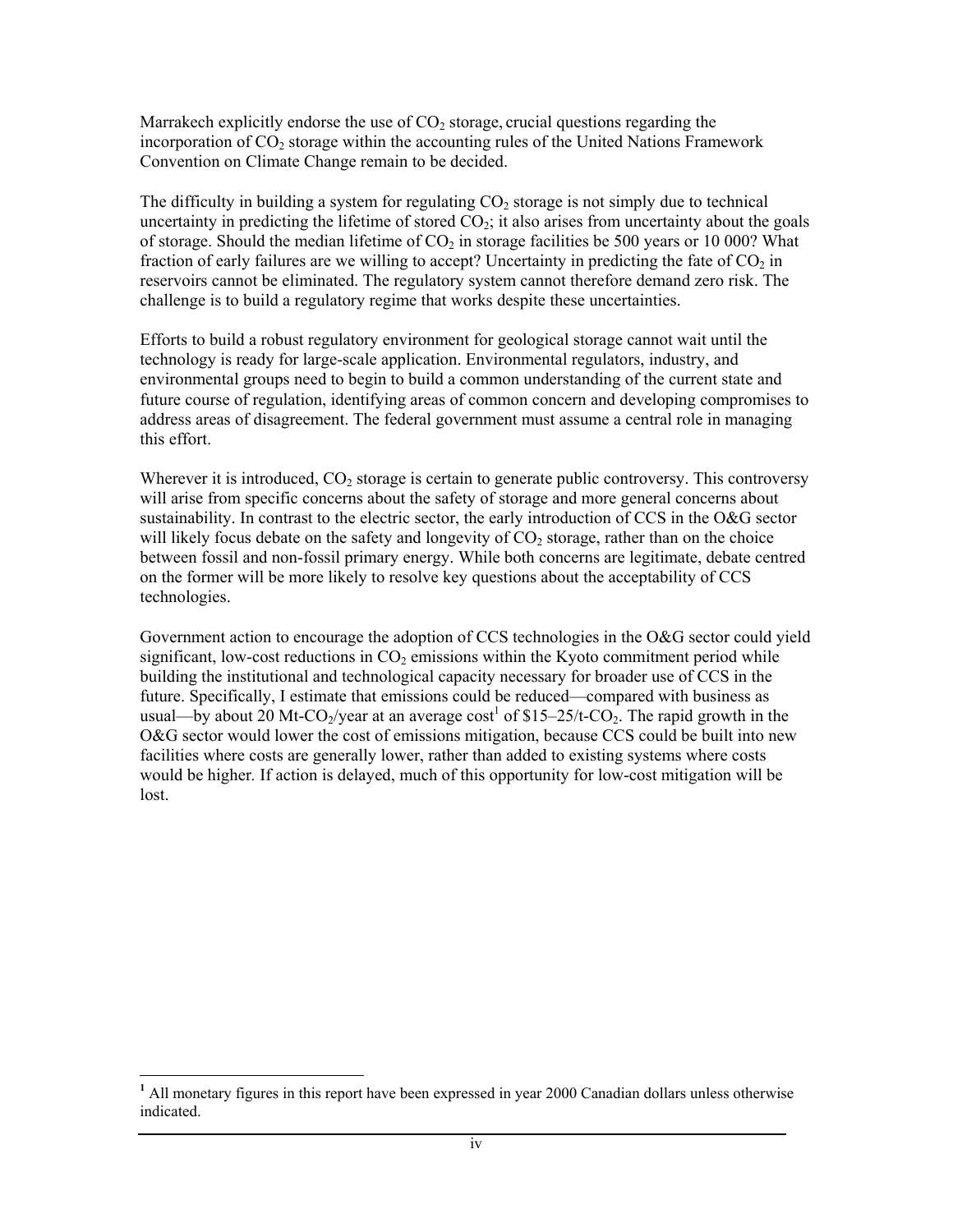# **Table of Contents**

| 2. CO <sub>2</sub> CAPTURE AND STORAGE IN CANADA: OPPORTUNITY, TECHNOLOGY, |    |  |
|----------------------------------------------------------------------------|----|--|
|                                                                            |    |  |
|                                                                            |    |  |
|                                                                            |    |  |
|                                                                            |    |  |
| 5. SUMMARY: SPECIFIC ROLES FOR ENVIRONMENT CANADA 22                       |    |  |
|                                                                            |    |  |
| <b>6. REFERENCES.</b>                                                      | 23 |  |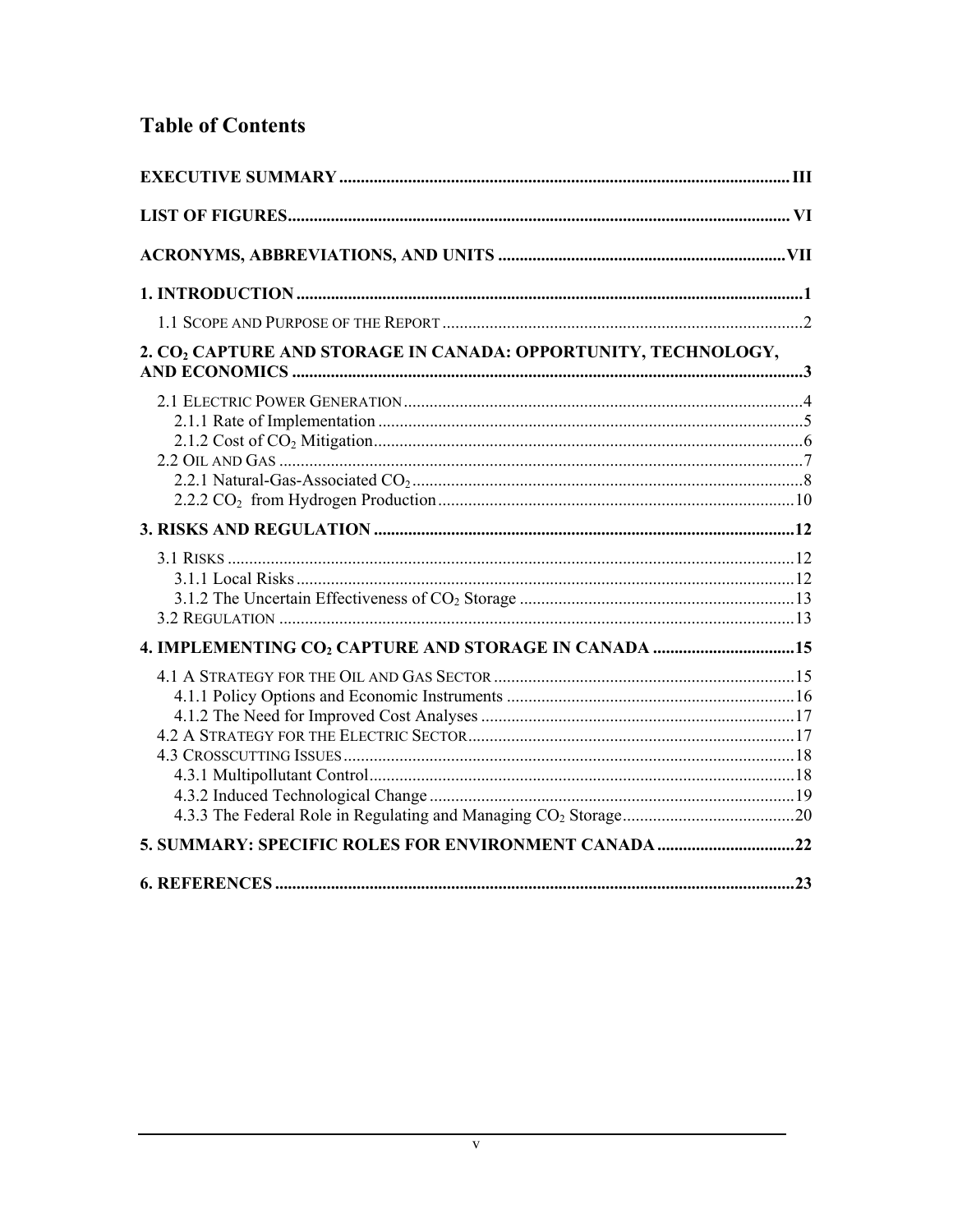# **List of Figures**

| <b>Figure 1.</b> $CO2$ capture and storage viewed as a general process for using fossil fuels with     |  |
|--------------------------------------------------------------------------------------------------------|--|
|                                                                                                        |  |
|                                                                                                        |  |
|                                                                                                        |  |
| <b>Figure 4.</b> A schematic illustration of the probability distribution of confinement lifetime in a |  |
|                                                                                                        |  |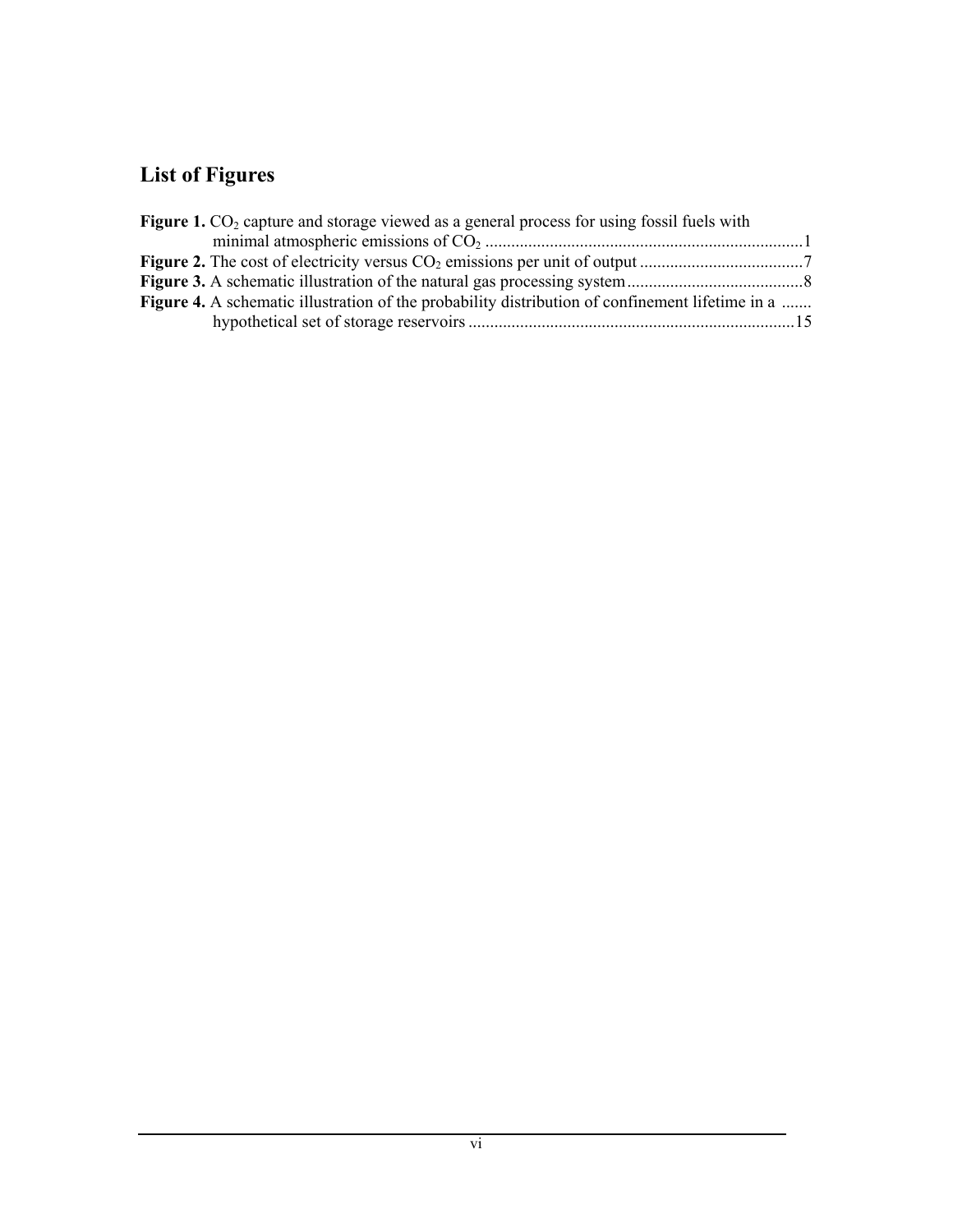# **Acronyms, Abbreviations, and Units**

| AGI                    | Acid gas injection                                               |
|------------------------|------------------------------------------------------------------|
| AMG                    | Analysis and Modelling Group                                     |
| bbl                    | <b>Barrel</b>                                                    |
| <b>CCS</b>             | $CO2$ capture and storage                                        |
| CO                     | Carbon monoxide                                                  |
| CO <sub>2</sub>        | Carbon dioxide                                                   |
| <b>ENGO</b>            | Environmental non-governmental organization                      |
| EOR                    | Enhanced oil recovery                                            |
| <b>EUB</b>             | Alberta Energy and Utilities Board                               |
| FGD&SCR                | Flue gas desulphurization and selective catalytic reduction      |
| <b>GDP</b>             | Gross domestic product                                           |
| <b>GHG</b>             | Greenhouse gas                                                   |
| Gt                     | Gigatonne                                                        |
| H <sub>2</sub>         | Hydrogen                                                         |
| $H_2$ -CO <sub>2</sub> | Hydrogen-associated CO <sub>2</sub>                              |
| $H_2S$                 | Hydrogen sulfide                                                 |
| <b>IGCC</b>            | Integrated gasification combined cycle                           |
| <b>IPCC</b>            | Intergovernmental Panel on Climate Change                        |
| $kg-CO2$               | Kilogram of $CO2$                                                |
| km                     | Kilometre                                                        |
| kPa                    | Kilopascal                                                       |
| $kt$ - $CO2$           | Kilotonne of $CO2$                                               |
| kW                     | Kilowatt                                                         |
| kWh                    | Kilowatt-hour                                                    |
| Mt                     | Megatonne                                                        |
| $Mt$ - $CO2$           | Megatonne of CO <sub>2</sub>                                     |
| MWh                    | Megawatt-hour                                                    |
| <b>NGCC</b>            | Natural gas combined cycle                                       |
| NG-CCS                 | Natural-gas-fired CCS                                            |
| $NG-CO2$               | Natural-gas-associated CO <sub>2</sub>                           |
| NO <sub>x</sub>        | Nitrogen oxides                                                  |
| O&G                    | Oil and gas                                                      |
| PC                     | Pulverized coal                                                  |
| $PM_{2.5}$             | Particulate matter less than or equal to 2.5 microns in diameter |
| ppmv                   | Part per million by volume                                       |
| <b>PSA</b>             | Pressure swing absorption                                        |
| R&D                    | Research and development                                         |
| scf                    | Standard cubic feet                                              |
| <b>SMR</b>             | Steam methane reforming                                          |
| SO <sub>2</sub>        | Sulphur dioxide                                                  |
|                        |                                                                  |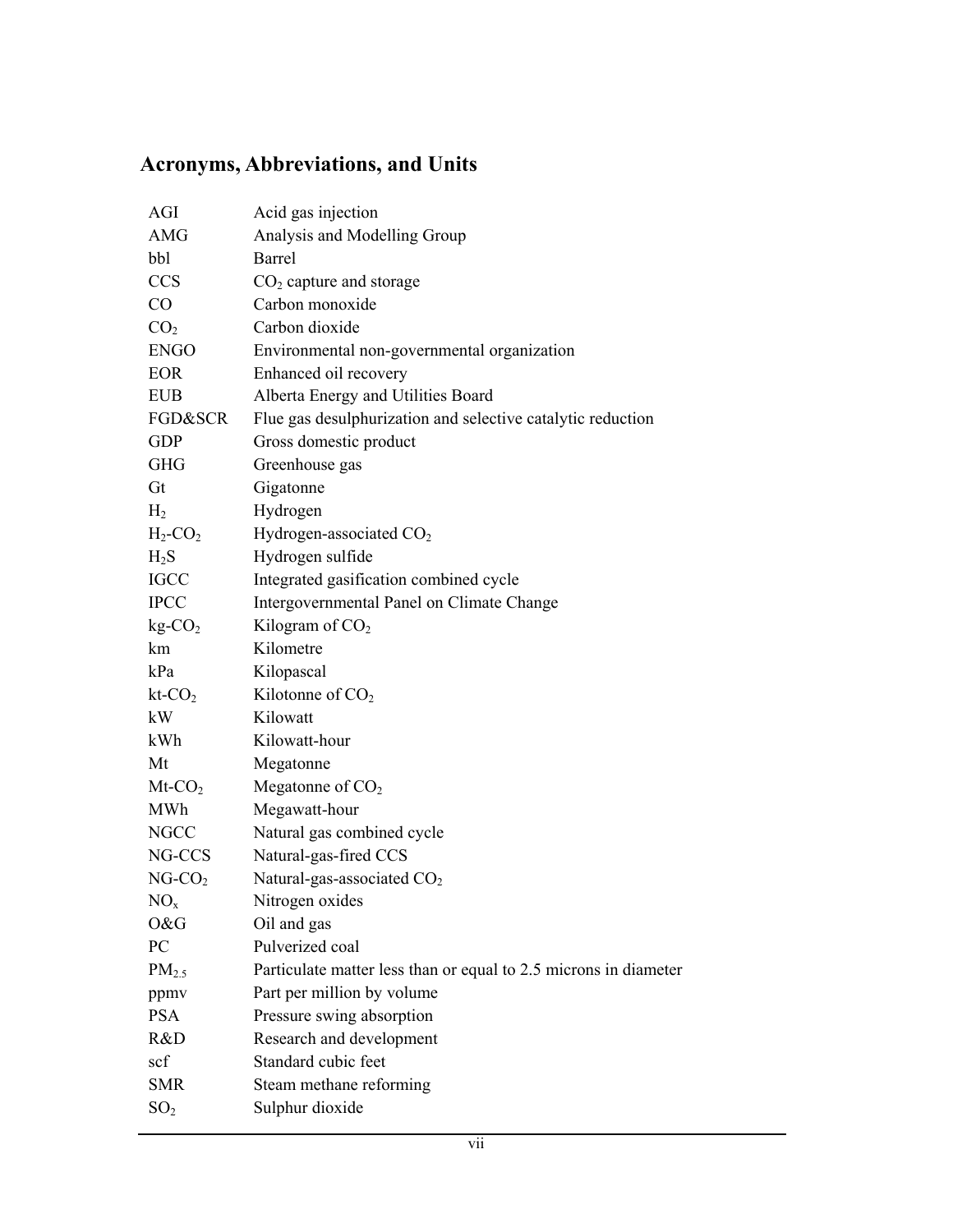| $SO_{x}$             | Sulphur oxides                                        |
|----------------------|-------------------------------------------------------|
| $t-C$                | Tonne of carbon                                       |
| <b>T</b> cf          | Trillion $(10^{12})$ cubic feet                       |
| $t$ -CO <sub>2</sub> | Tonne of $CO2$                                        |
| UN-FCCC              | United Nations Framework Convention on Climate Change |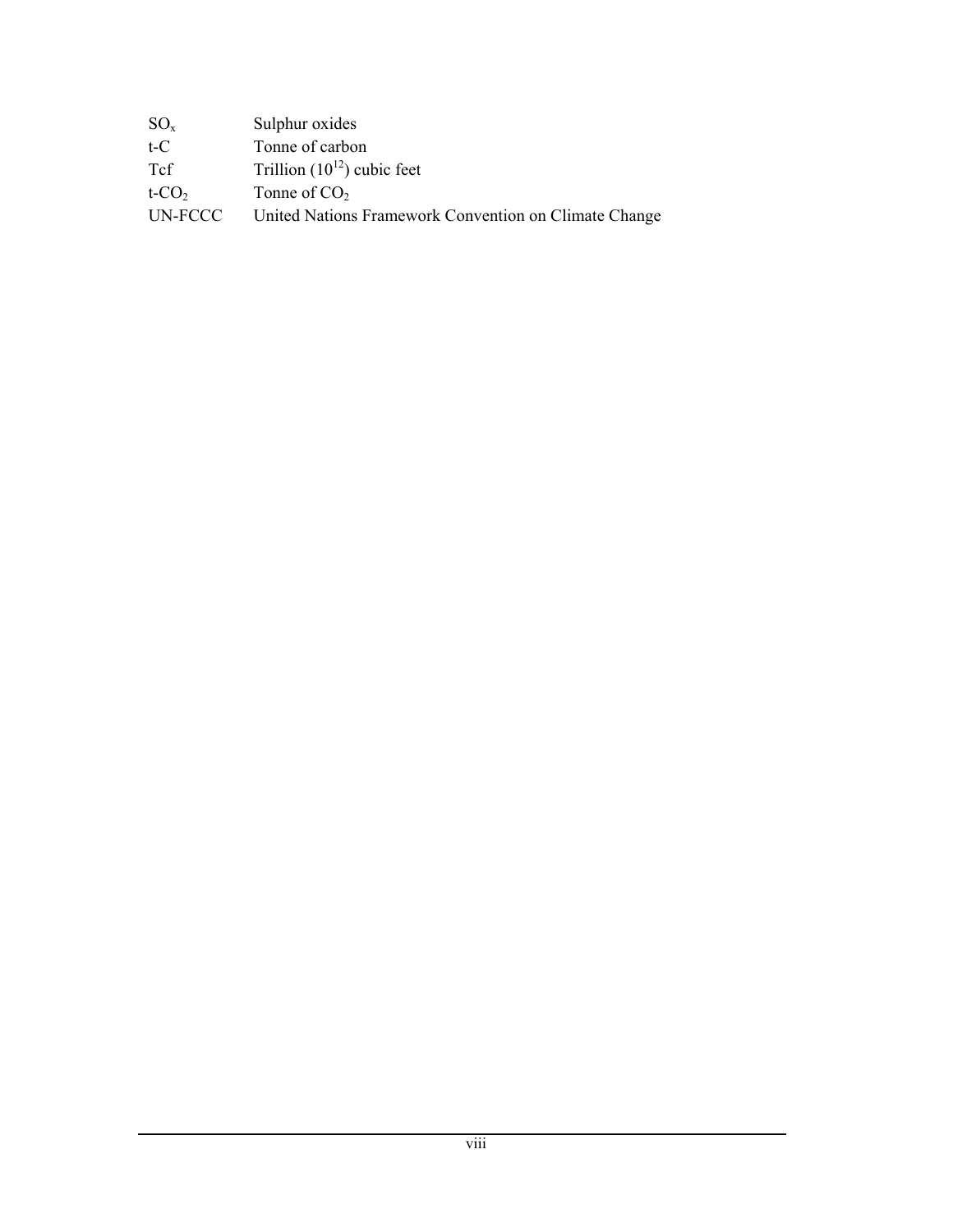#### **1. Introduction**

Canada stands at the threshold of commitment to costly action aimed at reducing emissions of greenhouse gases (GHGs), principally  $CO<sub>2</sub>$ . Canada has made international commitments to reduce emissions under the United Nations Framework Convention on Climate Change (UN-FCCC) and the Kyoto Protocol, and the federal government has recently begun to allocate significant resources to mitigating emissions with programs such as Action Plan 2000. Climate policy is nevertheless at a threshold, with crucial questions about the magnitude, timing, and character of the policy measures remaining unresolved. The current commitment of funding is far less than would be required to fulfil the intent of the Kyoto agreement, which was to reduce emissions to an average of 94% of their 1990 levels during the 2008–2012 period. The level of public and governmental support for sustained and costly action is, at best, uncertain. Moreover, there is little agreement about the kinds of measures that should be used to reduce emissions or about the appropriate distribution of economic pain across sectors of the economy. Uncertainty is further compounded by the ambiguity of the international climate policy regime. Put most bluntly, it is still possible—depending on the detailed rules adopted for carbon trading and assuming continued U.S. abstention—that the formal terms of the Kyoto Protocol could be met at very modest cost and with little environmental benefit [1].

It has long been assumed that reductions in  $CO<sub>2</sub>$  emissions will be achieved through a combination of increasing the efficiency of energy use and switching to non-fossil sources of primary energy, such as renewables or nuclear. Over the last decade, a new option has emerged: the use of fossil fuels with minimal atmospheric emissions of  $CO<sub>2</sub>$ , accomplished by capturing the carbon content of fossil fuels while generating carbon-free energy products, such as electricity and hydrogen, and storing the resulting  $CO<sub>2</sub>$  away from the atmosphere (Figure 1). Although many of the component technologies necessary for  $CO<sub>2</sub>$  capture and storage (CCS) currently exist at large scale, the idea that CCS could play a central role in our energy future is a radical break with recent thinking about energy system responses to the climate problem.



**Figure 1.** CO<sub>2</sub> capture and storage viewed as a general process for using fossil fuels with minimal atmospheric emissions of  $CO<sub>2</sub>$ .

1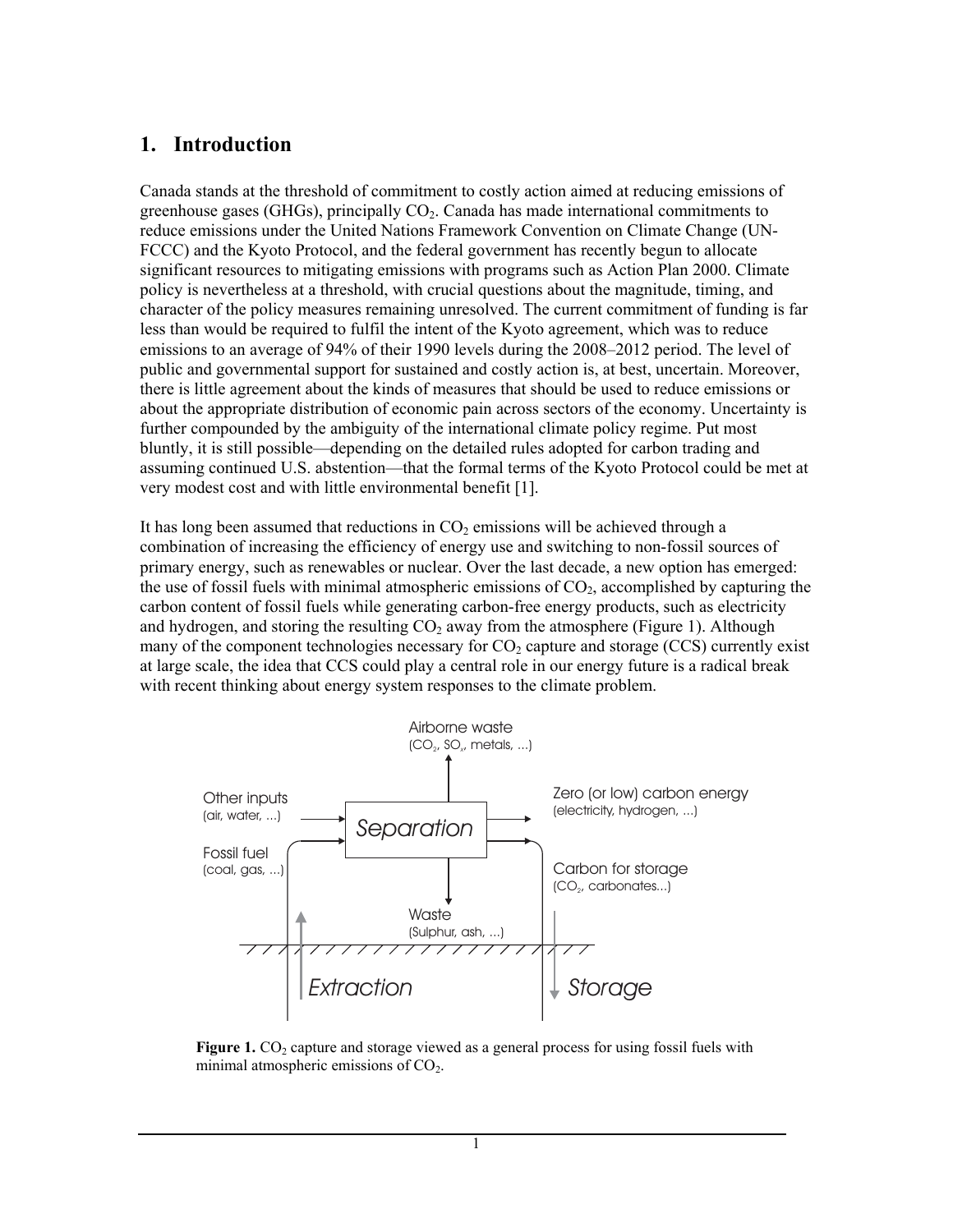While CCS is best viewed as just one element in a broad portfolio of GHG mitigation technologies, it may nevertheless transform the politics of the  $CO<sub>2</sub>$ -climate problem. By lowering the cost of emissions mitigation, CCS may enable stabilization of atmospheric concentrations at acceptable cost. By weakening the link between fossil energy and atmospheric  $CO<sub>2</sub>$  emissions, CCS makes it feasible to consider a fossil-fuelled global economy through the next century. By reducing the severity of the threat that emissions reduction poses to fossil energy industries and fossil-energy-rich nations, CCS may ease current deadlocks in both domestic and international climate policy.

There are, however, no magic bullets with which to slay the  $CO<sub>2</sub>$ -climate problem. All current energy supply options that might be used to make deep cuts in  $CO<sub>2</sub>$  emissions either are impractically expensive (solar) or pose significant environmental challenges (wind, biomass, CCS, and nuclear). Moreover, global energy systems are highly heterogeneous, making it implausible that any single technology will triumph everywhere. Finally, the history of energy policy is replete with technologies that their advocates advanced as being too cheap to meter, yet which are now irrelevant. Thus, while I paint an optimistic picture about the potential role of CCS in mitigating  $CO<sub>2</sub>$  emissions, skepticism is in order. The very fact that CCS was not on the energy policy agenda even a decade ago should make one cautious about any predictions for the next century.

#### **1.1 Scope and Purpose of the Report**

This report examines the opportunity for implementing CCS in Canada, focusing on the next 10– 15 years. I do not aim to provide a comprehensive treatment or precise estimates of the cost of mitigating  $CO<sub>2</sub>$  emissions. Instead, I focus on strategic questions:

- What industrial sectors provide the best opportunities for implementing CCS, and what policy instruments might best promote implementation?
- What are Canada's strategic assets and liabilities in implementing CCS?
- How does CCS couple the control of  $CO<sub>2</sub>$  and conventional pollutants?
- What are the risks of CCS, and what options exist to manage and regulate them?
- What are the specific roles for Environment Canada?

The possibility of using CCS technologies to enable deep reductions  $(50\%)$  in CO<sub>2</sub> emissions from Canada's electric sector has recently become salient in Canadian climate policy. I argue for a cautious approach. While there are good reasons to expect that CCS could eventually enable deep reductions in  $CO_2$  emissions both in the electric sector and elsewhere in the economy, it is with one exception—unwise to aim for substantial adoption of CCS in the Kyoto commitment period (2008–2012). Government action to force substantial implementation by 2008–2012 would be unwise, both because rapid implementation of CCS would drive up costs and so provide economically inefficient mitigation of  $CO<sub>2</sub>$  emissions and because important issues surrounding the risks, regulation, and public perception of CCS are unresolved. Overly rapid government action to force adoption of CCS might well produce a public backlash that would frustrate attempts to implement economically efficient measures for mitigating  $CO<sub>2</sub>$  emissions.

That exception is the application of CCS to reduce emissions from non-combustion sources of  $CO<sub>2</sub>$  in the upstream oil and gas (O&G) sector. A number of technological and institutional factors suggest that significant implementation of CCS could be achieved in this sector at moderate cost within the Kyoto commitment period.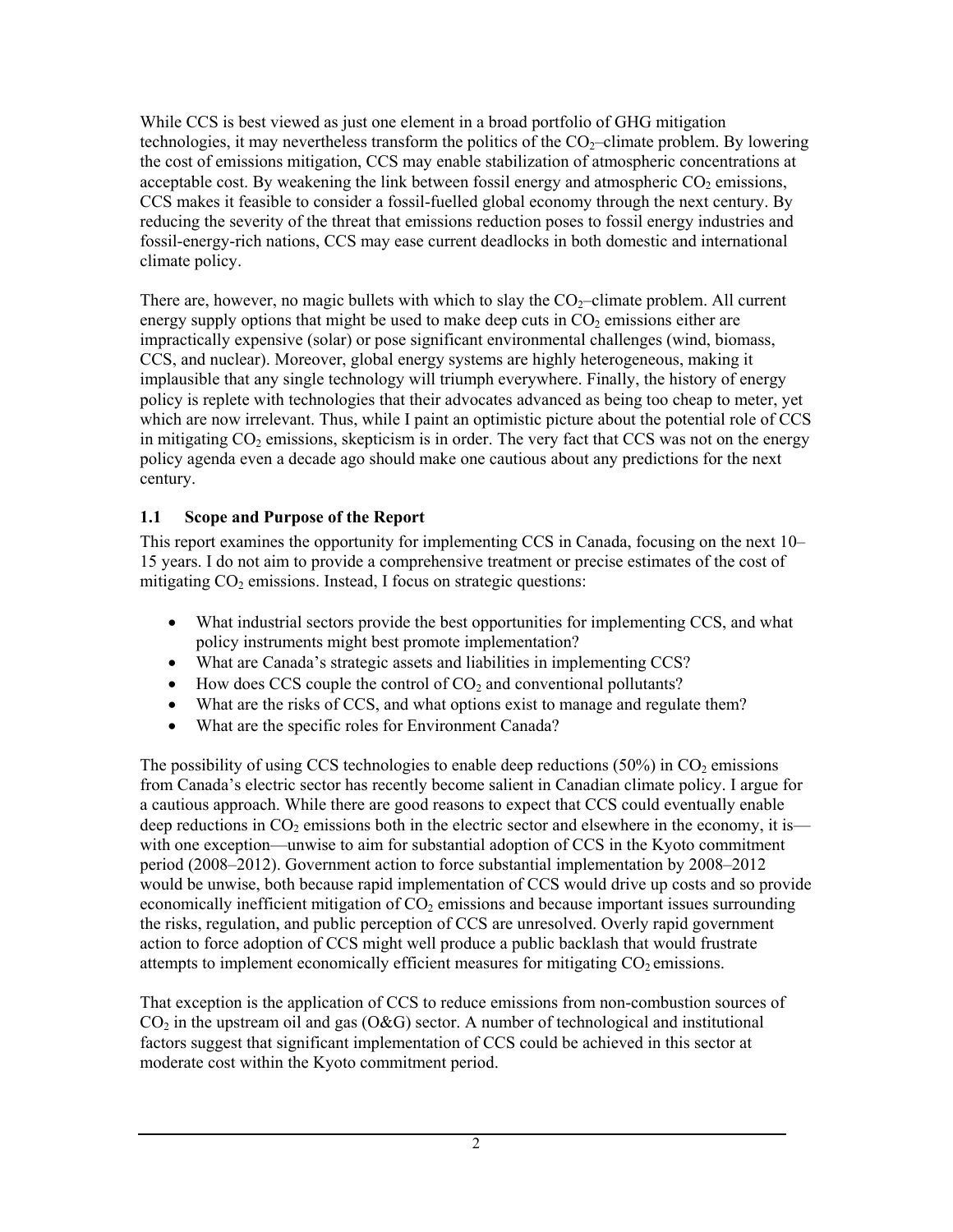The remainder of the report is organized as follows. Section 2 surveys the opportunities for implementing CCS in Canada, focusing on its application in two sectors, electric power and O&G. It addresses the technology and economics of  $CO<sub>2</sub>$  mitigation, while deferring questions of policy and implementation to Section 4. The risks of CCS are surveyed in Section 3, as is the challenge of successfully managing the risks through regulation. Section 4 addresses the strategic challenges of implementation, comparing the opportunities in electric power generation and O&G and analyzing some specific policy instruments that might be used to encourage implementation. Finally, Section 5 reviews the specific roles for Environment Canada in managing CCS.

#### 2. CO<sub>2</sub> Capture and Storage in Canada: Opportunity, Technology, and **Economics**

Most analysis of CCS has focused on its application to centralized electricity generation, where the technology could enable deep reductions in  $CO<sub>2</sub>$  emissions with minimal reorganization of the electricity distribution infrastructure. While the electric sector is an important arena for CCS, the technologies could eventually be applied more broadly to mitigate  $CO<sub>2</sub>$  emissions throughout the economy (see Figure 1).

The technology can, for example, be used to produce hydrogen from fossil fuels without  $CO<sub>2</sub>$ emissions. The use of hydrogen as an energy carrier could enable deep reductions in  $CO<sub>2</sub>$ emissions via the substitution of hydrogen for natural gas or gasoline in buildings and transportation, respectively. Hydrogen can be produced from many primary energy sources; if hydrogen is widely used, however, fossil fuels with CCS will likely be the dominant source, because the intrinsic cost advantage of CCS over other low-CO<sub>2</sub>-emission technologies is particularly strong for hydrogen production.<sup>2</sup> In the long run, if CCS makes sense anywhere, it makes sense for hydrogen production. Achieving significant emissions reductions using hydrogen, however, will require the development of a large-scale infrastructure for hydrogen distribution and use [4]—a very difficult and uncertain venture. Because of these structural barriers, hydrogen will not likely play a significant role as an energy carrier for many decades.

Although the great majority of  $CO<sub>2</sub>$  emissions arise from combustion, significant non-combustion sources of  $CO<sub>2</sub>$  exist for which the cost of capture and storage is comparatively low. These niche applications of CCS provide opportunities for near-term reductions in  $CO<sub>2</sub>$  emissions while simultaneously providing invaluable institutional and technological experience with capture and storage. In Canada, the largest concentrated non-combustion sources arise from O&G production and processing.

The various potential applications of CCS may be ordered by their expected mitigation costs<sup>3</sup> or by the difficulty of surmounting the structural barriers that bar their implementation. Either

l

<sup>&</sup>lt;sup>2</sup> Like electricity, hydrogen is an energy carrier that must ultimately be generated from some primary energy source. The cost advantage of fossil fuels with CCS over solar, wind, or nuclear power is considerably larger for hydrogen production than it is for electricity because of the relative ease of thermochemical conversion (fuel to hydrogen) compared with electrochemical conversion (electricity to hydrogen) and also because solar and wind power produce electricity, which must then be converted to hydrogen [2,3].

 $3$  As used here, the "mitigation cost" of a technology is the cost of reducing  $CO<sub>2</sub>$  emissions using that technology assuming constant factor prices. This is equivalent to the carbon price at which the technology would provide the same services at the same cost as some baseline technology.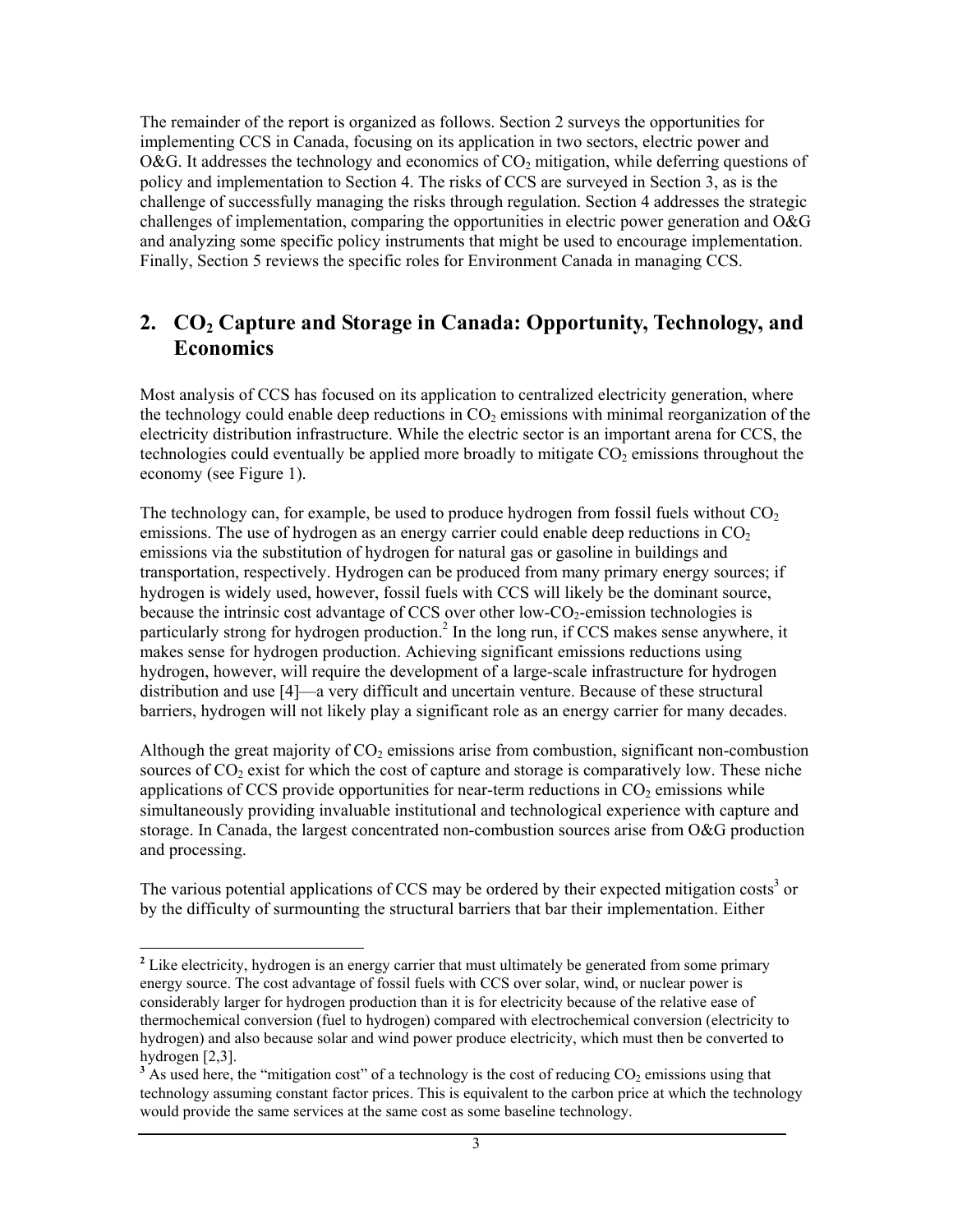ordering would put non-combustion sources first, electric power generation second, and largescale use of hydrogen third, as CCS offers the most costly and difficult-to-implement path to emissions mitigation. This report assesses the strategy for implementation of CCS in Canada over the next 10–15 years; it therefore largely ignores opportunities for use of hydrogen as an energy carrier and instead focuses on the electric power sector and on the O&G sector, from resource extraction through refining.

#### **2.1 Electric Power Generation**

Electric power generation emits ~100 Mt-CO<sub>2</sub>/year, about 19% of Canada's CO<sub>2</sub> emissions. Several recent government studies have suggested that CCS could be implemented to achieve deep reductions (~40%) in emissions from the electric sector, providing an important contribution to meeting Canada's commitments under the Kyoto Protocol [5,6].

Several lines of argument support the idea that CCS might find comparatively early application in electric power generation. First, there are at least four general reasons why electric power generation will likely bear a disproportionate share of the burden of reducing CO<sub>2</sub> emissions over the next few decades:

- 1. Electric power plants are among the largest point sources of  $CO<sub>2</sub>$ .
- 2. Deep reductions in emissions can be achieved without requiring system-wide changes in distribution and end-use equipment, as would be required to achieve similar reductions in other sectors.
- 3. Most coal is used for electric power generation, and coal has the highest carbon-to-energy ratio of the fossil fuels. Moreover, coal combustion is a significant source of conventional air pollution.
- 4. The centralization of capital and management in electric power generation makes regulatory implementation simpler than for other end-use sectors.

Second, there are reasons to expect that if deep emissions reductions are demanded in the electric sector, then structural factors may make CCS play a larger role than is suggested by its cost alone. Given open competition between electricity technologies under a carbon tax (or economically equivalent regulatory mechanism), and assuming that carbon storage can meet environmental permitting requirements, CCS may be adopted in preference to non-fossil alternatives, even if their electricity costs are similar. Unlike wind power, for example, CCS plants would match the existing distribution system with respect to sizing and ease of dispatch.<sup>4</sup> Moreover, CCS plants will likely be constructed using existing suppliers, and established upstream fossil energy companies could provide both fuel and  $CO<sub>2</sub>$  storage. While nuclear power could, in principle, play a central role in reducing  $CO<sub>2</sub>$  emissions, absent sweeping changes in the industry, its regulation, and its public perception, it seems likely that utilities will find CCS less risky and less expensive than nuclear power.

As the capstone of the economic analysis performed by the National Climate Change Process, the Analysis and Modelling Group (AMG) report was perhaps most influential in building

<sup>1</sup> <sup>4</sup> "Dispatch" refers to the adjustment of power plant output to meet varying demand. At good sites, wind can produce electricity at low cost—compared with other low-emission technologies—but this understates the cost of large-scale wind-generated electricity, because additional storage, backup, or transmission would be required in order for wind to supply a substantial fraction of system demand.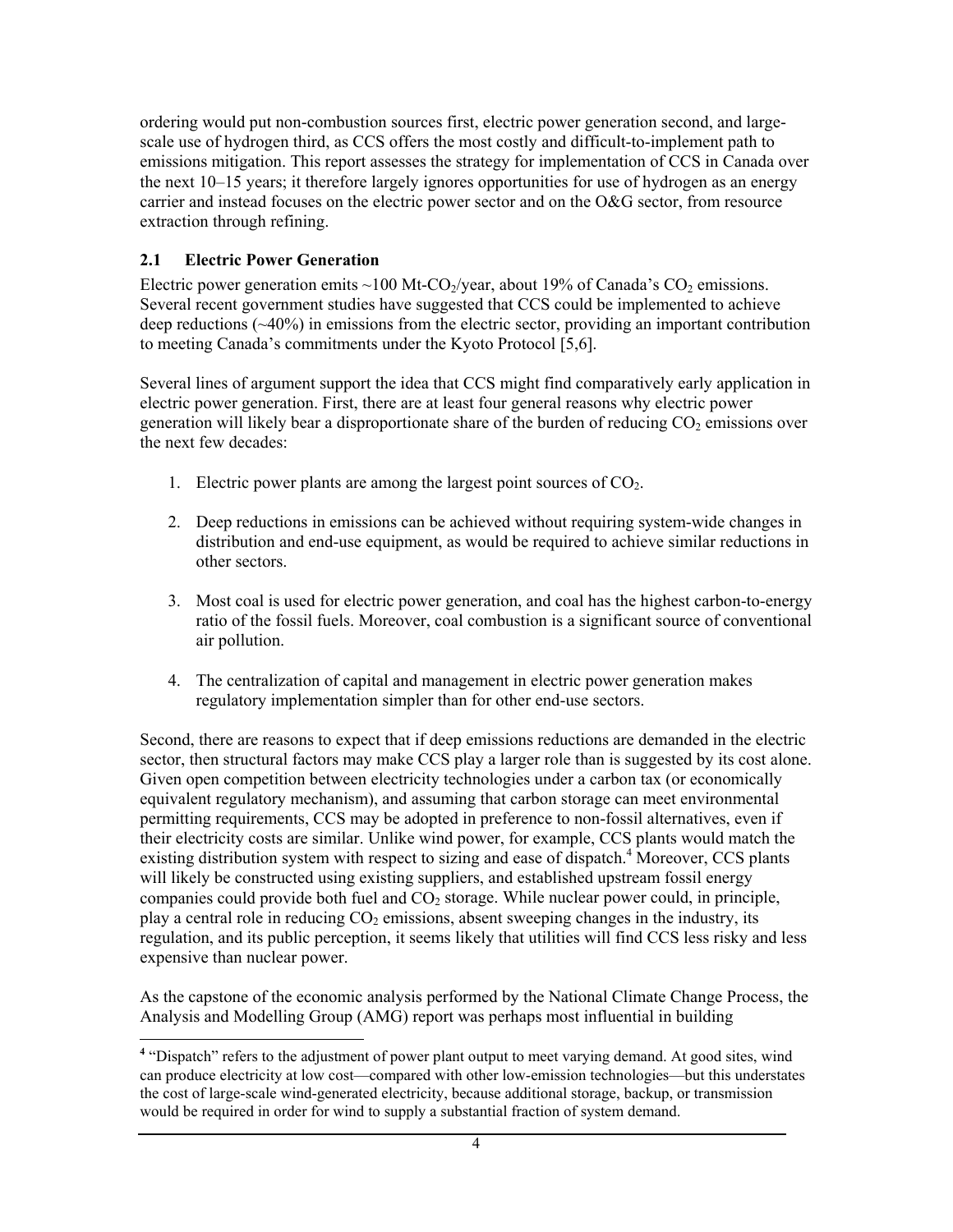expectations that CCS could be widely deployed in the electric sector to meet Canada's Kyoto commitment. Specifically, the baseline assumption of the AMG report<sup>5</sup> is that 42 Mt-CO<sub>2</sub>/year could be captured at a price of  $$38/t$ -CO<sub>2</sub>. The 42 Mt-CO<sub>2</sub>/year was derived by assuming that CCS could be applied to most coal-fired electric capacity located in the Western Canadian Sedimentary Basin. While cost assumptions originated in the Electricity Issues Table, it seems likely that inclusion of CCS in the AMG report played an important role in raising the profile of CO<sub>2</sub> capture technologies in federal and provincial governments.

Notwithstanding the long-term importance of CCS for mitigating emissions from electric power generation in Canada, a policy that forced rapid implementation of CCS—such as the scenarios analyzed in the AMG report—would be both unrealistic and unwise. The wisdom of such a policy is the subject of Section 4.1.2; here, I focus on assessing factors that control the rate at which CCS technologies could be implemented and on the cost of avoiding  $CO<sub>2</sub>$  emissions.

#### *2.1.1 Rate of Implementation*

In order to capture an average of 42 Mt-CO $_2$ /year over the 2008–2012 period, it is necessary either to have all plants in operation by 2008—six years away—or to increase the amount of  $CO<sub>2</sub>$ captured later in the commitment period. An elapsed time of six years from project initiation to first operation is a respectable period for building modern pulverized-coal (PC) plants; in Canada, the time may now be as short as 5 years.<sup>6</sup> It would take significantly longer to built a  $CO<sub>2</sub>$  capture plant, particularly one using new technology. Meeting the AMG reduction target would thus require the immediate initiation of planning for all required plants—a highly implausible scenario.

It is marginally more plausible that retrofits could be completed within this time frame; however, since retrofits using current amine technology<sup>7</sup> derate plant output by  $\sim$ 25%, this course would nevertheless require major construction of new capacity to make up for plant derating. Achieving the AMG goal is therefore unrealistic, because the required rate of implementation would be very hard to achieve.

If it were, in fact, necessary to replace all coal-fired electric power generation in Alberta and Saskatchewan with zero- $CO_2$ -emission technology by 2008, it would be easier, and far less risky, to use natural-gas-fired systems. For new plants, natural-gas-fired CCS (NG-CCS) systems are directly competitive with coal-CCS (Figure 2). The overall costs of electricity from the two systems are roughly equal within uncertainties, which are dominated by the uncertainty of future gas prices and by the cost of  $CO_2$  storage<sup>8</sup> [7, 8, 9, p. 256]. While the overall electricity costs are

<sup>&</sup>lt;sup>5</sup> The AMG defined various scenarios ("paths"). Paths 1 and 3 assumed that each economic sector contributed equally to emissions reductions; these assumptions produced higher overall costs and resulted in little use of CCS, because electric sector emissions mitigation was modest. Paths 2 and 4 allowed trading between sectors to reduce the overall cost of meeting the Kyoto target, resulting in large reductions in electric sector emissions and an average (between the two paths) of 42 Mt-CO $\gamma$ /year of emissions reductions achieved through CCS [5, p. 81].

 $6$  The total time for a generic PC plant would be about 5 years, about  $1\frac{1}{2}$  for design planning and permitting and about 3½ for construction (personal communication, Malcolm McDonald, Director Research and Technology, TransAlta, November 2001).

<sup>&</sup>lt;sup>7</sup> If retrofits had to be operational by 2008, there would likely be insufficient time to develop improved

capture technology.<br><sup>8</sup> The cost of avoided CO<sub>2</sub> emissions for NG-CCS, as it is conventionally calculated, is roughly twice that for coal-CCS, because the baseline natural gas combined cycle (NGCC) plant has ~50% lower emissions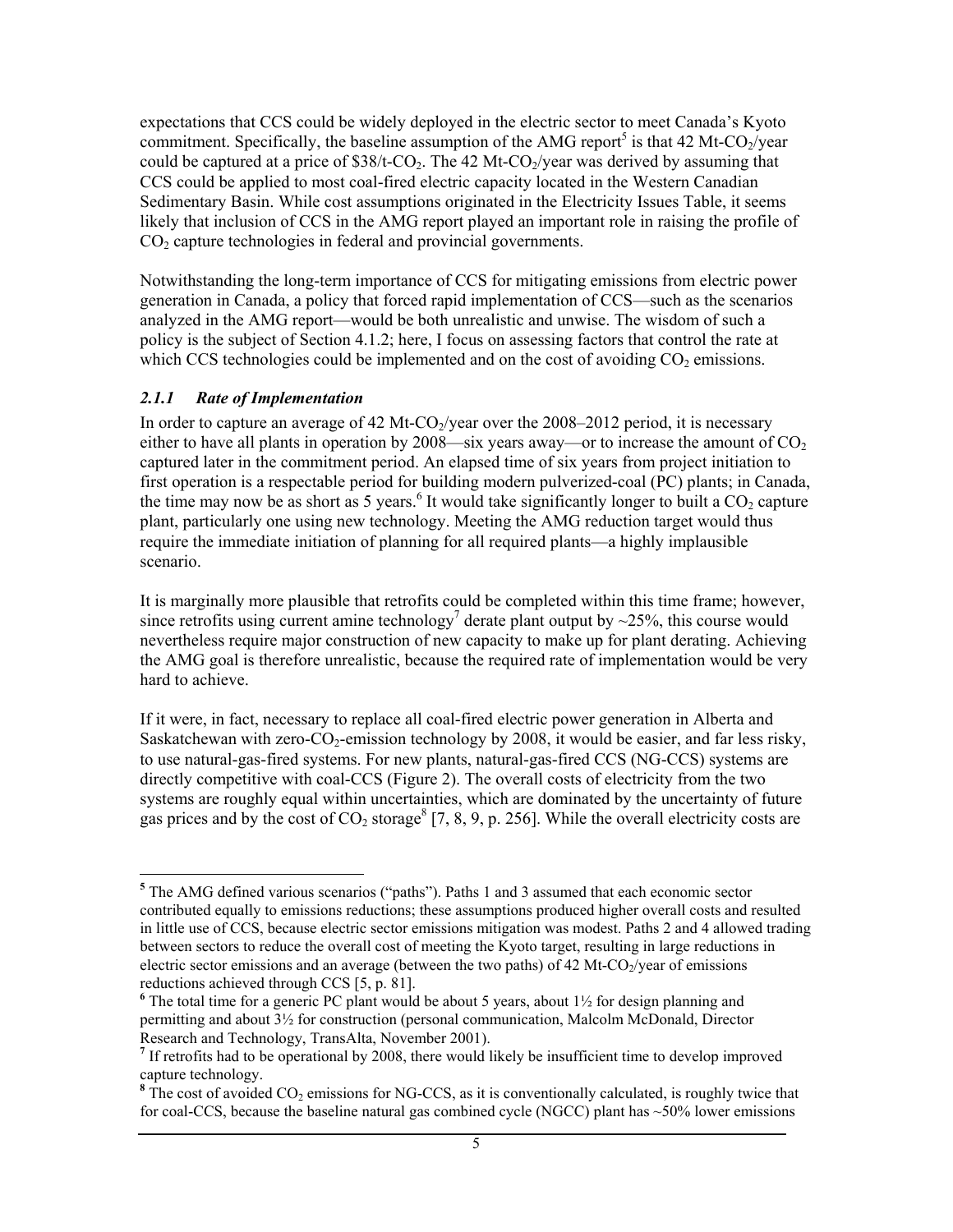roughly equal, the capital cost of NG-CCS generation is about two-thirds that of coal-CCS, technical uncertainties are smaller, and permitting and construction would be considerably faster.

#### *2.1.2 Cost of CO2 Mitigation*

Published estimates of the cost of reducing  $CO<sub>2</sub>$  emissions from electric generation via CCS vary by almost an order of magnitude; the variance in cost estimates, however, greatly overstates the technical uncertainty. Part of the variance arises from unavoidable uncertainties in assessing the cost and performance of unproven technologies, but additional variance arises from inconsistencies in analytical assumptions that exaggerate the technological uncertainty. Inconsistency arises in three ways:

- 1. *Choice of reference case.* Analysts often estimate the cost of avoiding  $CO<sub>2</sub>$  emissions expressed in \$/t-C, but any such estimate necessarily depends not only on the cost and performance of the CCS technology, but also on the specification of a reference case with a specific energy cost and  $CO<sub>2</sub>$  emissions per unit electricity. Estimates of the cost of generating electricity with CCS—which depend on factors specific to the plant (such as thermal efficiency)—are therefore more robust than estimates of the cost of avoiding emissions—which depend on the electric power market in which the power plant operates.<sup>9</sup> The multipollutant issues discussed in Section 4.3.1, for example, arise because the performance of the reference plant depends on the assumed controls on conventional air pollutants.
- 2. *Economic assumptions*. Most obviously, studies may use inconsistent economic assumptions for key parameters such as discount rates, fuel costs, capacity factors, and the costs of  $CO<sub>2</sub>$ storage.
- 3. *Timing*. Engineering studies have used widely differing assumptions about the availability of new technologies, with some estimating the cost of a plant that could be ordered today with performance guarantees and others estimating the cost of novel plant configurations or plants that require components that do not yet exist commercially.

Even when all such inconsistencies are resolved, the variance of results between engineering studies is larger than the uncertainty about the cost and performance of a plant that would actually be built, since the design of such a plant would be chosen to minimize cost (along with other factors such as risk). This is the case because engineering studies generally evaluate the performance of a particular design, and some of their variance reflects emerging knowledge about which plant configurations are best, rather than technical uncertainty about the performance of an optimal plant.

Finally, government action that forces the adoption of environmental controls will likely encourage innovation, which reduces the cost of control. The policy implications of this induced technological change are the subject of Section 4.3.2. The history of sulphur controls on electric power plants provides an important example of induced change. Between the late 1970s and 1995, the capital cost of  $SO_x$  controls decreased from US\$250 to US\$125/kW of capacity while

l than the baseline PC plant. But what matters for electric utility planners (or investors) is the overall cost of

generation under a carbon price that is roughly the same for the two systems.<br><sup>9</sup> Robust estimates of the cost of mitigation require analysis that captures the trade-offs between various generating technologies and fuels (e.g., gas vs. coal), both on the short timescales on which plants are dispatched to meet demand and on the longer timescale on which installed capacity changes in response to restrictions on emissions.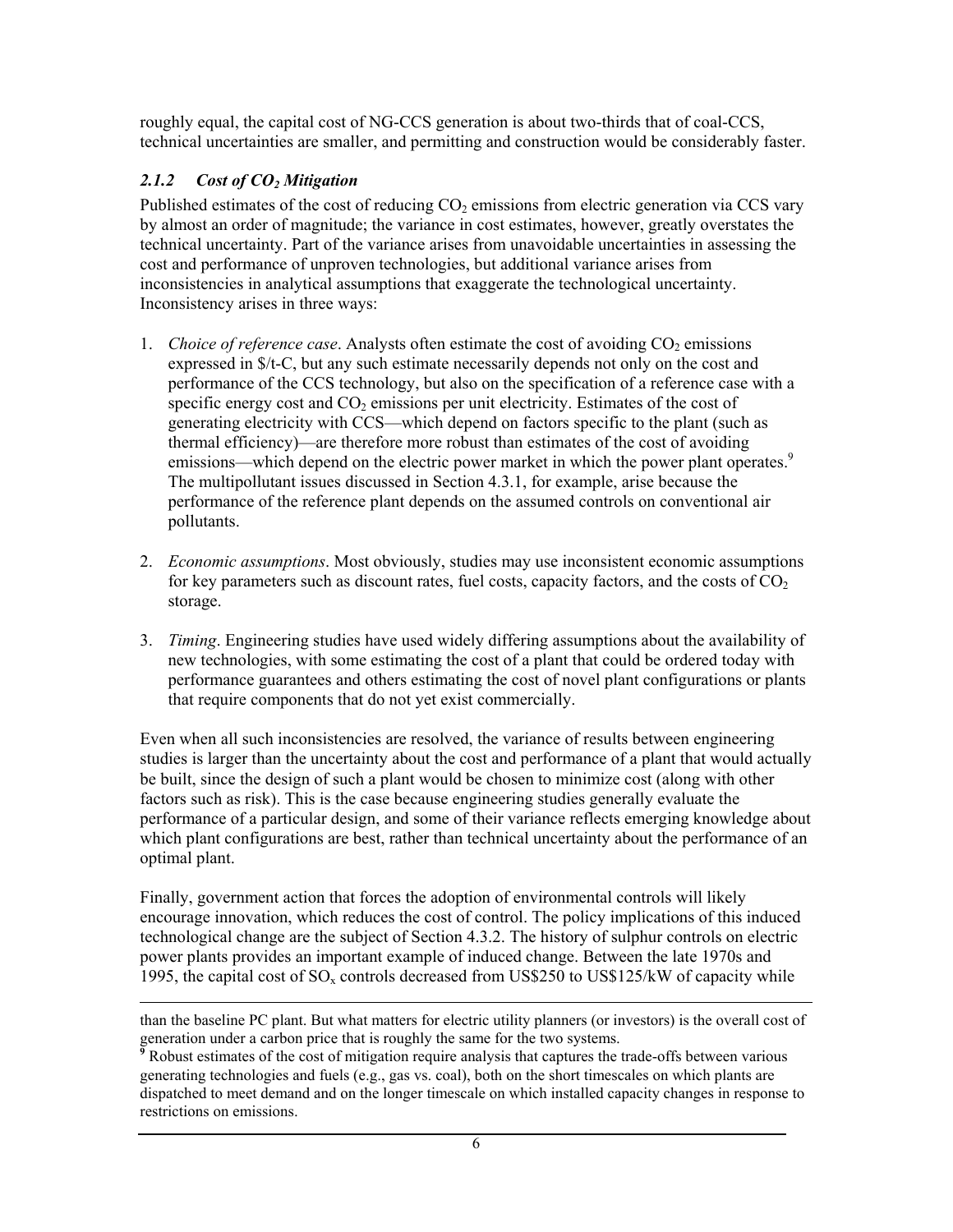the average removal efficiency increased from about 75% to 95%, and there is strong evidence to suggest that the primary driver of cost declines was the imposition of government controls on sulphur emissions [10]. While it is not possible to accurately predict how the cost of CCS technologies will respond to controls on  $CO<sub>2</sub>$  emissions, there is no doubt that future costs depend not just on R&D, but also—and perhaps more importantly—on experience with the technology in commercial operation.



Carbon intensity ( $kg$ -CO $/kWh$ )

**Figure 2.** The cost of electricity versus CO<sub>2</sub> emissions per unit of output. Costs (in U.S. funds) are representative of current estimates but are, of course, strongly dependent on assumptions about fuel price and the cost and performance of CCS technologies. With these assumptions, the mitigation cost of coal-to-gas fuel switching is zero for new plants, while the mitigation cost of CCS is  $\sim$ US\$30/t-CO<sub>2</sub> and  $\sim$ US\$60/t-CO<sub>2</sub> for coal and gas, respectively. Note that this is true despite the fact that NG-CCS provides cheaper electricity than coal-CCS. Note the differing costs and emissions intensities for coal plants with (PC/FGD&SCR) and without (PC) modern emissions controls, demonstrating that the cost of mitigation with CCS depends on the stringency of conventional pollutant control. Note: FGD&SCR is flue gas desulphurization and selective catalytic reduction; and IGCC is integrated gasification combined cycle.

Timing is crucial in assessing the cost of CCS. It is quite plausible that CCS could enable deep reductions in  $CO_2$  emissions from electricity generation at a cost of under \$30/t- $CO_2$  if the reductions do not need to be fully implemented until 2015 and if a sustained program to encourage R&D and demonstration projects is begun soon. Conversely, if deep reductions are required by 2008, then it is very unlikely that mitigation costs could be as low as  $$38/t$ -CO<sub>2</sub> (as assumed in the AMG analysis).

#### **2.2 Oil and Gas**

The cost of capturing  $CO<sub>2</sub>$  and compressing it to the pressures required for geological storage (typically greater than 10 000 kPa, or 100 atmospheres) is primarily dependent on the size and purity of the  $CO_2$  stream to be captured. Combustion sources have  $CO_2$  concentrations of 5–15%; for these dilute streams, the cost of capturing  $CO<sub>2</sub>$  dominates the cost of storage, accounting for perhaps three-quarters of the overall cost of CCS [2, 7]. The cost of capture is smaller for non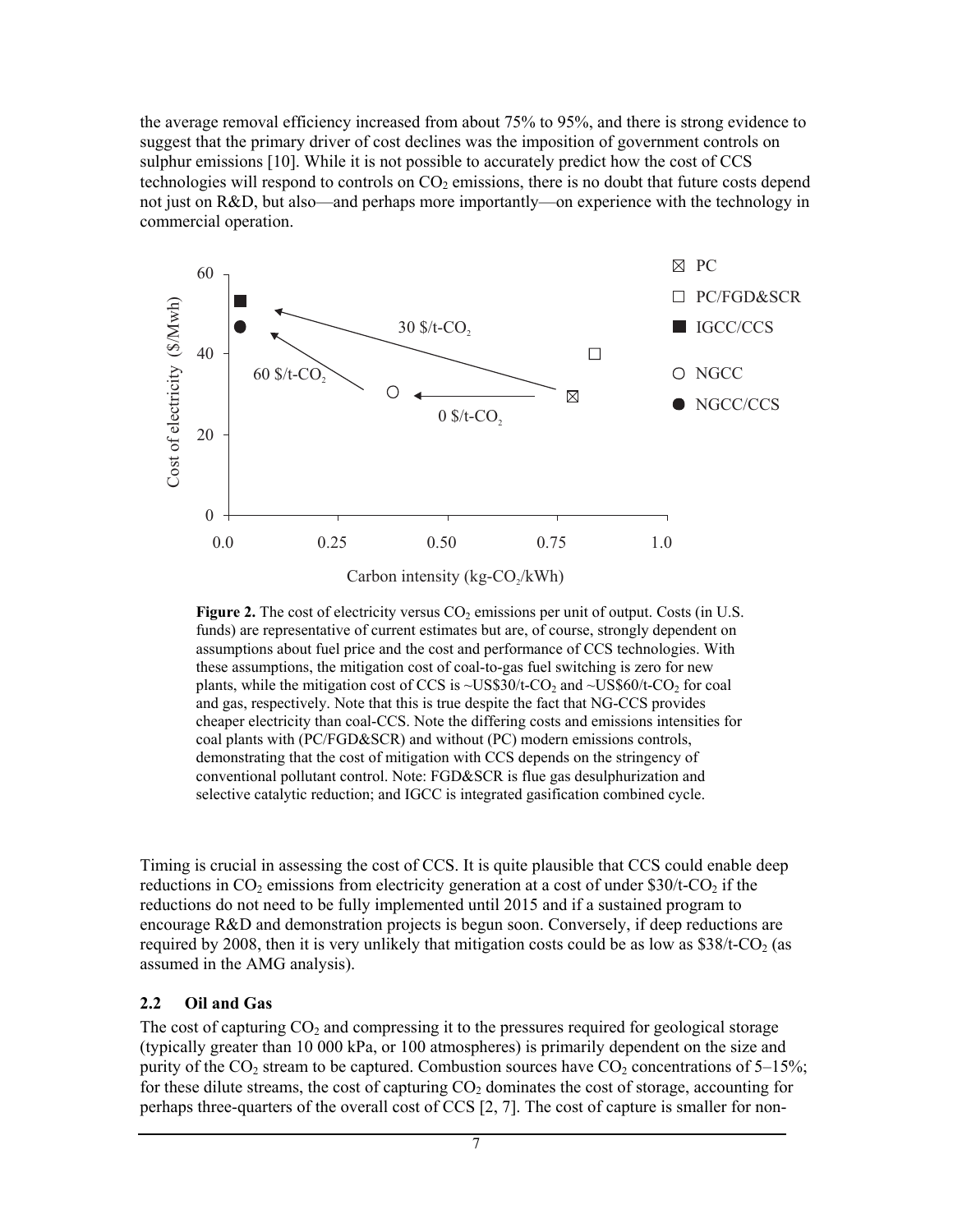combustion sources and can be zero for high-pressure sources of nearly pure  $CO<sub>2</sub>$ . In Canada, the two most important non-combustion sources of  $CO<sub>2</sub>$  are natural gas processing and hydrogen production; these sources in turn provide the most important opportunities for applying CCS technologies in the O&G sector.

#### *2.2.1 Natural-Gas-Associated CO2*

l

Raw natural gas may contain significant impurities, with  $CO<sub>2</sub>$ , H<sub>2</sub>S, and nitrogen being the most important. One may consider all of the  $CO<sub>2</sub>$  that is produced from wells along with natural gas as a single stream of non-combustion  $CO<sub>2</sub>$  to be managed (Figure 3). I call this stream natural-gasassociated  $CO_2$  (NG-CO<sub>2</sub>). Much of the  $CO_2$  and virtually all the H<sub>2</sub>S are removed at gas processing plants prior to delivery to the final consumer.<sup>10</sup> At present, almost all of the NG-CO<sub>2</sub> is eventually emitted to the atmosphere, either at gas processing facilities or at the point of final combustion. Although emissions of NG-CO<sub>2</sub> amount to only a few percent of the  $CO_2$  emissions that arise from combustion of the natural gas, they nevertheless provide an important opportunity for mitigating Canada's  $CO<sub>2</sub>$  emissions and for gaining experience with CCS.



**Figure 3.** A schematic illustration of the natural gas processing system. Note: AGI is acid gas injection and EOR is enhanced oil recovery.

The mean  $CO<sub>2</sub>$  concentration of natural gas produced in Canada is currently about 2.5%, implying that the total production of NG-CO<sub>2</sub> is currently about 9 Mt-CO<sub>2</sub>/year, equivalent to 1.5% of Canadian  $CO_2$  emissions.<sup>11</sup> Gas production is forecast to rise by about 50% in the next decade about half its rate of growth during the 1990s—likely bringing NG-CO<sub>2</sub> production to  $\sim$ 13 Mt- $CO<sub>2</sub>/year$  by 2010. At this level, NG-CO<sub>2</sub> would amount to 2.4% of Canada's  $CO<sub>2</sub>$  emissions in 2010; if these emissions could be eliminated, they would be about 12% of the  $CO<sub>2</sub>$  emissions reductions necessary to meet Canada's Kyoto target.<sup>12</sup> Moreover, the average CO<sub>2</sub> content of produced gas may well rise as gas production moves to deeper reservoirs in the northwest of the Alberta basin and elsewhere in the northern Rockies. Such an increase in  $CO<sub>2</sub>$  content might be driven by depletion of the least contaminated (sweet gas) reserves, coupled with declines in the costs of accessing deep gas and processing sour gas. If gas production continues to rise steeply driven in part by coal-to-gas fuel switching in a CO2-constrained electric power sector—and if the

<sup>&</sup>lt;sup>10</sup> Gas sold for distribution to consumers, "sales gas," can contain up to  $2\%$  CO<sub>2</sub> and a maximum of 16 ppmv H<sub>2</sub>S (4 ppmv in the United States).

ppmv H<sub>2</sub>S (4 ppmv in the United States).<br><sup>11</sup> I assume that year 2000 natural gas production was 180 billion m<sup>3</sup> (6.4 Tcf) at an average CO<sub>2</sub> concentration of 2.5% (see discussion in the next section).

**<sup>12</sup>** Using figures from the 1997 emissions inventory and assuming that future emissions and emissions reductions ("the gap") maintain the current relative contributions from the various GHGs.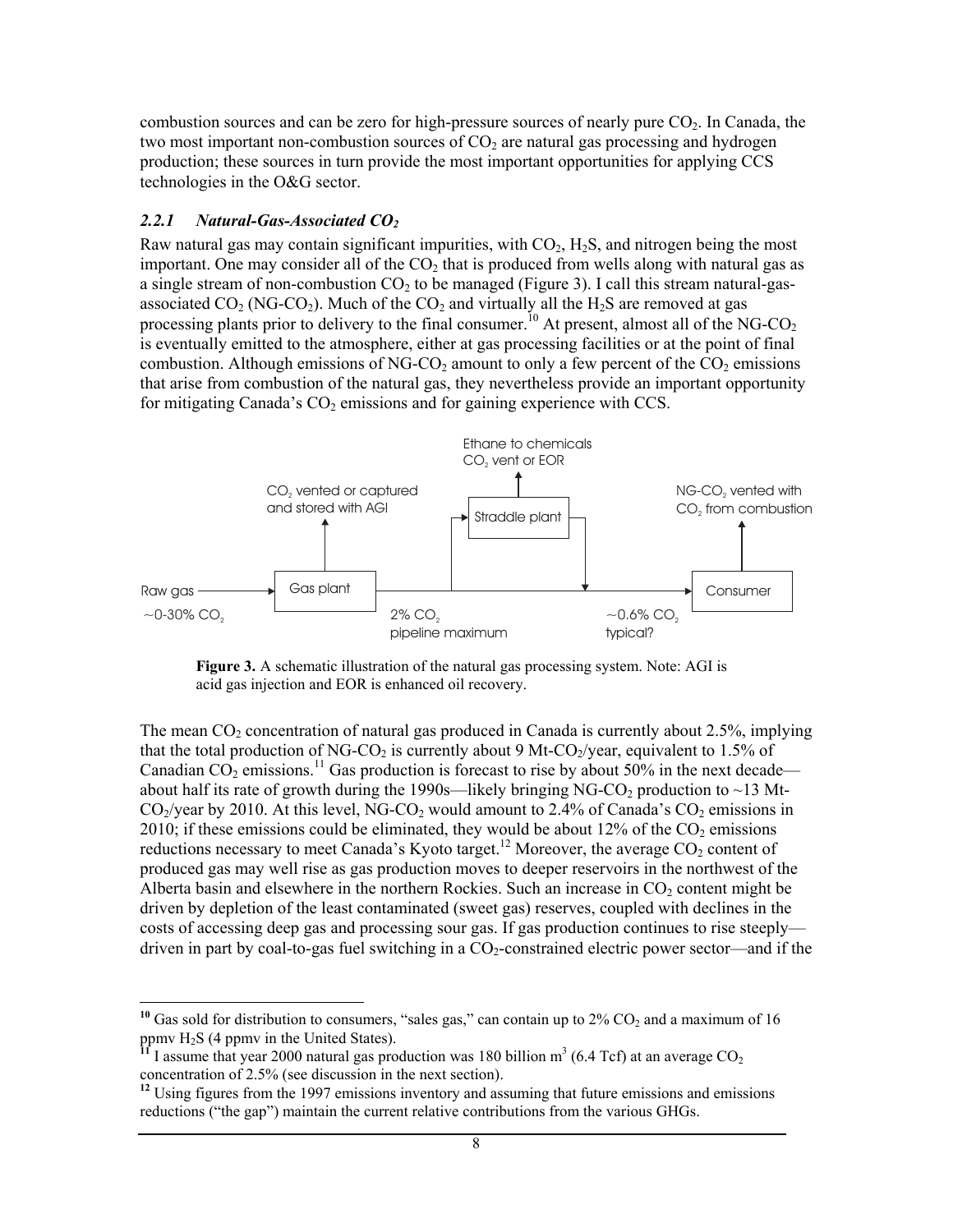average  $CO_2$  content rises over 3.5%, then NG-CO<sub>2</sub> production could easily exceed 20 Mt-CO- $\gamma$ /year near the end of the Kyoto commitment period.<sup>13</sup>

The mitigation of  $NG-CO<sub>2</sub>$  emissions by capture and geological storage can build directly on industry experience with the disposal of  $CO<sub>2</sub>$  plus H<sub>2</sub>S (acid gas) mixtures arising from sour gas processing.<sup>14</sup> The least costly method to eliminate  $H_2S$  is to flare the acid gas stream, burning the  $H<sub>2</sub>S$  to SO<sub>2</sub> and releasing the CO<sub>2</sub> to the atmosphere. Over recent decades, concern for the environmental effects of sulphur emissions has eliminated flaring as an option for all but the smallest facilities. In response to restrictions on flaring, gas processors switched to sulphur recovery, which produces sulphur as a saleable by-product but releases the  $CO<sub>2</sub>$  as before. In response to falling sulphur prices and increasingly stringent restrictions on residual  $SO<sub>2</sub>$ emissions, the industry has recently begun to abandon sulphur recovery in favour of acid gas disposal. For the largest plants, the lowest-cost route may still be sulphur recovery, but for plants with lower H<sub>2</sub>S fluxes, the lowest-cost option is to compress the full acid gas stream ( $CO<sub>2</sub>$  and H2S) and dispose of it in a suitable geological formation [11]. This process, called acid gas injection (AGI), is practised in over 31 facilities in Canada and at a rapidly growing number in the United States. For existing AGI facilities,  $CO<sub>2</sub>$  mitigation has been achieved at a negative cost, in the sense that AGI is the lowest-cost treatment for acid gas, cheaper than alternatives that would release the  $CO<sub>2</sub>$ .

Industry experience with AGI provides a technical foundation that could be expanded to achieve the capture and storage of a substantial fraction of the  $NGCO<sub>2</sub>$  stream. In addition, AGI provides important regulatory experience with  $CO<sub>2</sub>$  storage, as discussed in Section 3.2. The path from AGI to broader efforts to capture  $NG-CO<sub>2</sub>$  will likely involve the following key technological steps:

- 1. Implementing AGI rather than sulphur recovery for new sour gas facilities. (For small H2S flows, AGI is already the least costly method, but for the largest facilities, sulphur recovery may still be cheaper.)
- 2. Converting existing sour gas plants from sulphur recovery to AGI.
- 3. Implementing  $CO<sub>2</sub>$  compression and geological storage from plants that process high- $CO<sub>2</sub>/low-H<sub>2</sub>S$  gas and currently vent the  $CO<sub>2</sub>$ .
- 4. Increasing the CO<sub>2</sub> capture from straddle plants by capturing existing  $CO<sub>2</sub>$  streams and modifying processes to increase  $CO<sub>2</sub>$  capture.

Finally, there are likely important opportunities to reduce the cost of mitigating  $NG-CO<sub>2</sub>$ emissions by optimization across the gas processing system. It might, for example, be efficient to decrease  $CO<sub>2</sub>$  capture at some upstream gas plants and increase capture at straddle plants to take full advantage of economies of scale in capture and storage.

Compared with other sectors, the mitigation supply curve for  $NG-CO<sub>2</sub>$  is particularly hard to estimate accurately because of the rapid pace of change in the natural gas industry. Principal

 $\overline{a}$ 

<sup>&</sup>lt;sup>13</sup> A production rate of 285 billion  $m^3$  (10 Tcf) and 3.5% CO<sub>2</sub> implies 20 Mt-CO<sub>2</sub>/year. This production rate is ~50% higher than current (2000) production.

<sup>&</sup>lt;sup>14</sup> A gas stream that contains more than  $16$  ppmv  $H<sub>2</sub>S$  must be processed to remove the  $H<sub>2</sub>S$ . Such processing typically uses amine temperature swing absorption, which captures most of the  $CO<sub>2</sub>$  in addition to the H<sub>2</sub>S. The resulting  $CO_2$  plus H<sub>2</sub>S (acid gas) stream must then be processed to eliminate H<sub>2</sub>S.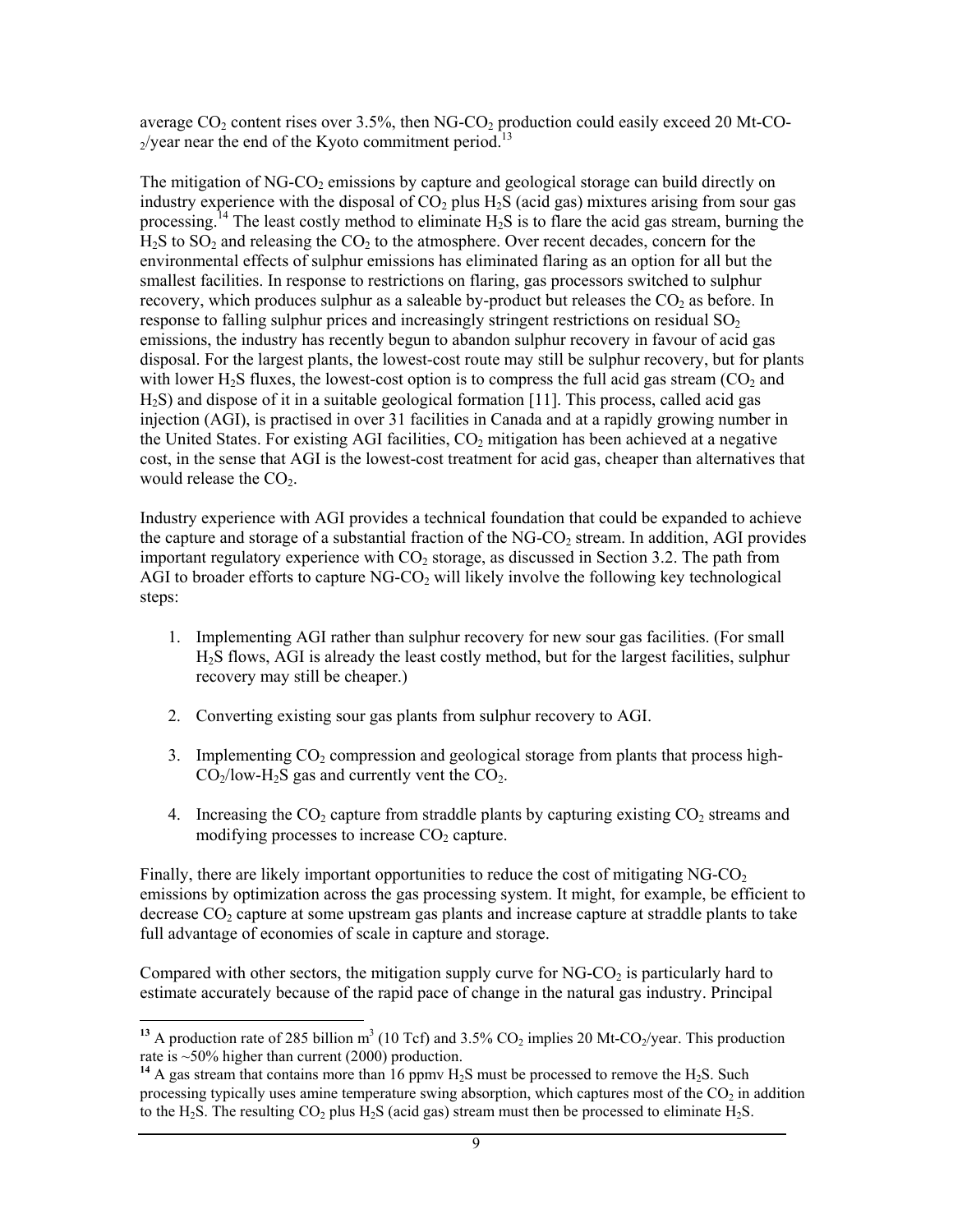sources of uncertainty are (i) estimates of future gas composition and production volume, (ii) estimates of the disposition of NG-CO<sub>2</sub> in the absence of incentives to mitigate  $CO<sub>2</sub>$  emissions, and (iii) the engineering cost of additional  $CO<sub>2</sub>$  capture technologies.

While rapid change in the natural gas industry makes accurate estimates of mitigation cost more difficult, it likely decreases the cost of mitigation, because it allows  $CO<sub>2</sub>$  capture to be built into new facilities where costs are generally lower, rather than added to the existing system where costs will be higher and process optimization more difficult to achieve.

It seems plausible that 10 Mt-CO<sub>2</sub>/year (two-thirds of the likely total amount of NG-CO<sub>2</sub>) could be captured and sequestered at an average cost of about  $$20/t$ -CO<sub>2</sub>, assuming (i) continued rapid growth in gas production, (ii) increasingly stringent controls on  $SO<sub>2</sub>$  emissions, and (iii) early government action that allows industry to take advantage of the cost reductions that arise from building  $CO<sub>2</sub>$  capture into the gas processing infrastructure.

#### *2.2.2 CO2 from Hydrogen Production*

1

Hydrogen is used in petroleum refining to efficiently produce lighter (lower-molecular-weight) products via hydro-cracking and for desulphurization. The upgrading of raw bitumen extracted from the oil sands to produce synthetic crude oil requires particularly large amounts of hydrogen, about 1000 scf- $H_2/b$ bl of synthetic crude oil. When the hydrogen required for upgrading is combined with the hydrogen required for refining, the total amount of hydrogen required to produce refined petroleum products from the oil sands bitumen is 5–10 times larger than it is from conventional crude oil.<sup>15</sup> Almost all the required hydrogen is produced from natural gas via steam methane reforming (SMR), a process that can produce a stream of nearly pure  $CO<sub>2</sub>$ containing most of the carbon in the initial natural gas stream.

As oil sands production expands rapidly, so will production of hydrogen. The construction of hydrogen plants to meet the demands of bitumen upgrading in Alberta may soon produce the world's largest concentration of hydrogen production facilities. Industry estimates suggest that an average of more than one large (100 million scf/day) hydrogen plant will be built each year this decade, raising total capacity to roughly 2 billion scf/day,<sup>16</sup> about four times the current level, a capacity equivalent to about 20% of current world production of hydrogen for refining. This rapid development of hydrogen capacity presents an important opportunity for implementing CCS to mitigate the  $CO_2$  emissions associated with hydrogen production  $(H_2-CO_2)$ .

z888Conventional hydrogen production using SMR and water-gas shift produces 3.5–4 volumes of hydrogen for each volume of  $CO<sub>2</sub>$ . A hydrogen production of 2 billion scf/day would therefore result in about 500 million scf-CO<sub>2</sub>/day, or 13 Mt-CO<sub>2</sub>/year. Because the largest uncertainty in estimating the potential  $CO<sub>2</sub>$  production lies in predicting the future rate of synthetic crude production, it is perhaps most useful to estimate the ratio of  $H_2$ -CO<sub>2</sub> production to the output of synthetic crude; that ratio is about 5 Mt-CO $_2$ /year for each million bbl/day of synthetic crude.

<sup>&</sup>lt;sup>15</sup> For comparison, hydrogen consumption in typical refining is 100–200 scf-H<sub>2</sub>/bbl crude. Hydrogen consumption in California to produce reformulated gasoline is considered very high at about 600 scf-H<sub>2</sub>/bbl crude (all values exclude the by-product hydrogen from naphtha reforming). The 1000 scf-H<sub>2</sub>/bbl for upgrading bitumen is to produce synthetic crude; still more hydrogen is needed to produce derived products.

<sup>&</sup>lt;sup>16</sup> Personal communication, Tom McCann, T.J. McCann and Associates Ltd., Calgary, October 2001. This estimate was derived by compiling a list of the hydrogen production facilities under construction or in the planning process and applying a rough discount to account for plants that will not go ahead.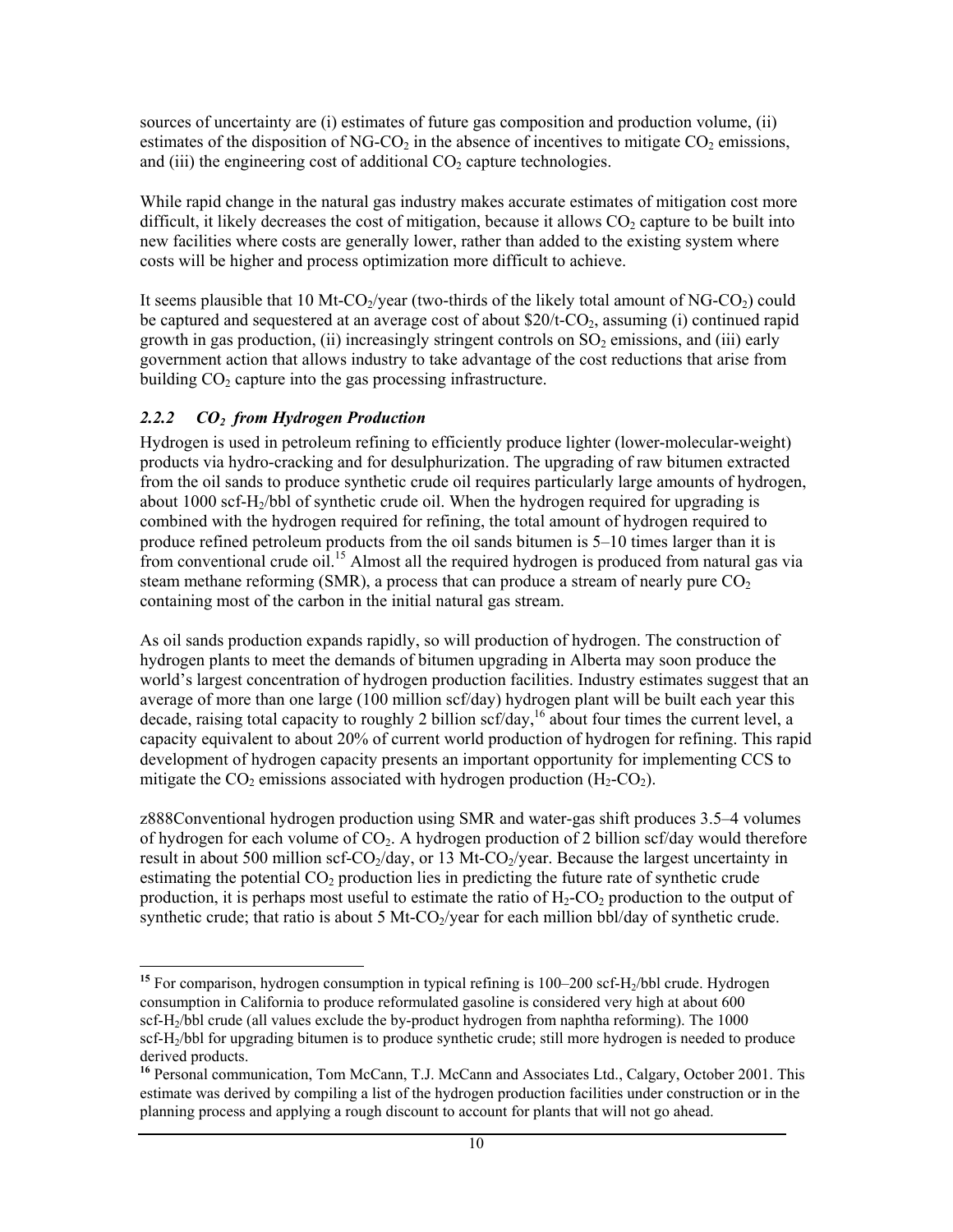Two obstacles frustrate the immediate application of CCS technologies to  $H_2$ -CO<sub>2</sub>: first, changes in hydrogen production technology that are eliminating the pure  $CO<sub>2</sub>$  streams, and second, the location of most upgrading at Fort McMurray, which is 200–400 km from good geological storage sites near the mountain front.

Older hydrogen plants use SMR to produce syngas (mostly  $H_2$  and CO) followed by water-gas shift reactors to produce a mixed hydrogen and  $CO<sub>2</sub>$  stream, which is separated, making highconcentration streams of hydrogen and  $CO<sub>2</sub>$ . Newer plants use pressure swing absorption (PSA) to remove hydrogen from the syngas stream and reduce the efficiency of the water-gas shift step to exploit the advantages of integration with the refinery's fuel gas system. In these plants, the residual syngas stream (after hydrogen removal) is mixed with other fuel gases and then combusted as fuel. The combustion step in PSA systems eliminates the high-concentration  $CO<sub>2</sub>$ stream that was available in the older generation of hydrogen production plants.

Comparatively low-cost opportunities for capturing the non-combustion  $CO<sub>2</sub>$  from hydrogen production remain, but it is difficult to accurately assess the cost and quantity of  $CO<sub>2</sub>$  available because of (i) the integration of hydrogen production into other refinery processes, (ii) the rapid pace of technological change, and, perhaps most importantly, (iii) the difference in cost of  $CO<sub>2</sub>$ capture between retrofits of existing or soon-to-be-constructed plants and the cost from new hydrogen plants optimized to include integrated  $CO<sub>2</sub>$  capture.

There are three broad options for capturing  $CO<sub>2</sub>$  from hydrogen plants associated with bitumen upgrading:

- 1. *Retrofit the older non-PSA hydrogen plants*. Costs are dominated by the cost of compression. Depending on the desired  $CO<sub>2</sub>$  purity and final pressure, the cost is \$5–15/t- $CO<sub>2</sub>$  [12].
- 2. *Retrofit the new PSA hydrogen plants*. Costs are likely in the \$15–25/t-CO<sub>2</sub> range if it is possible to capture the  $CO<sub>2</sub>$  from the high-pressure syngas stream. If such integration into plant operations is not possible, then the  $CO<sub>2</sub>$  must be captured from the combustion gases at significantly higher cost.
- 3. Modify the design of new hydrogen plants to incorporate CO<sub>2</sub> capture. A serious analysis effort is needed to understand the cost of avoiding  $CO<sub>2</sub>$  emissions in upgrading and refining operations. Cost will depend on the degree of integration with refinery operations. A significant amount of hydrogen production capacity is now in the planning process. For these plants, the available technical options and therefore the cost of  $CO<sub>2</sub>$ capture will be strongly dependent on the timing of a decision to capture  $CO<sub>2</sub>$ . Previous estimates for the cost of  $CO<sub>2</sub>$  capture in PSA systems without fuel-gas integration range from \$13 to  $$24/t$ -CO<sub>2</sub> [13, 14].

The second major barrier to reducing emissions of  $H_2$ -CO<sub>2</sub> using CCS technologies is the location of most of the hydrogen production at Fort McMurray, far from good sites for geological storage. Compared with the uncertainties associated with the capture of  $H_2$ -CO<sub>2</sub>, however, the transport of  $CO<sub>2</sub>$  is well understood, and the development of a  $CO<sub>2</sub>$  pipeline could proceed rapidly once the source and disposition of the  $CO<sub>2</sub>$  were understood. Costs for transporting  $CO<sub>2</sub>$  at volumes above 5 Mt/year over the required distance are unlikely to be higher than  $$10/t$ - $CO<sub>2</sub>$ . Some bitumen upgrading is now planned for the Edmonton area, with transport of bitumen from Fort McMurray to Edmonton accomplished via slurry pipeline. The presence of an economic incentive to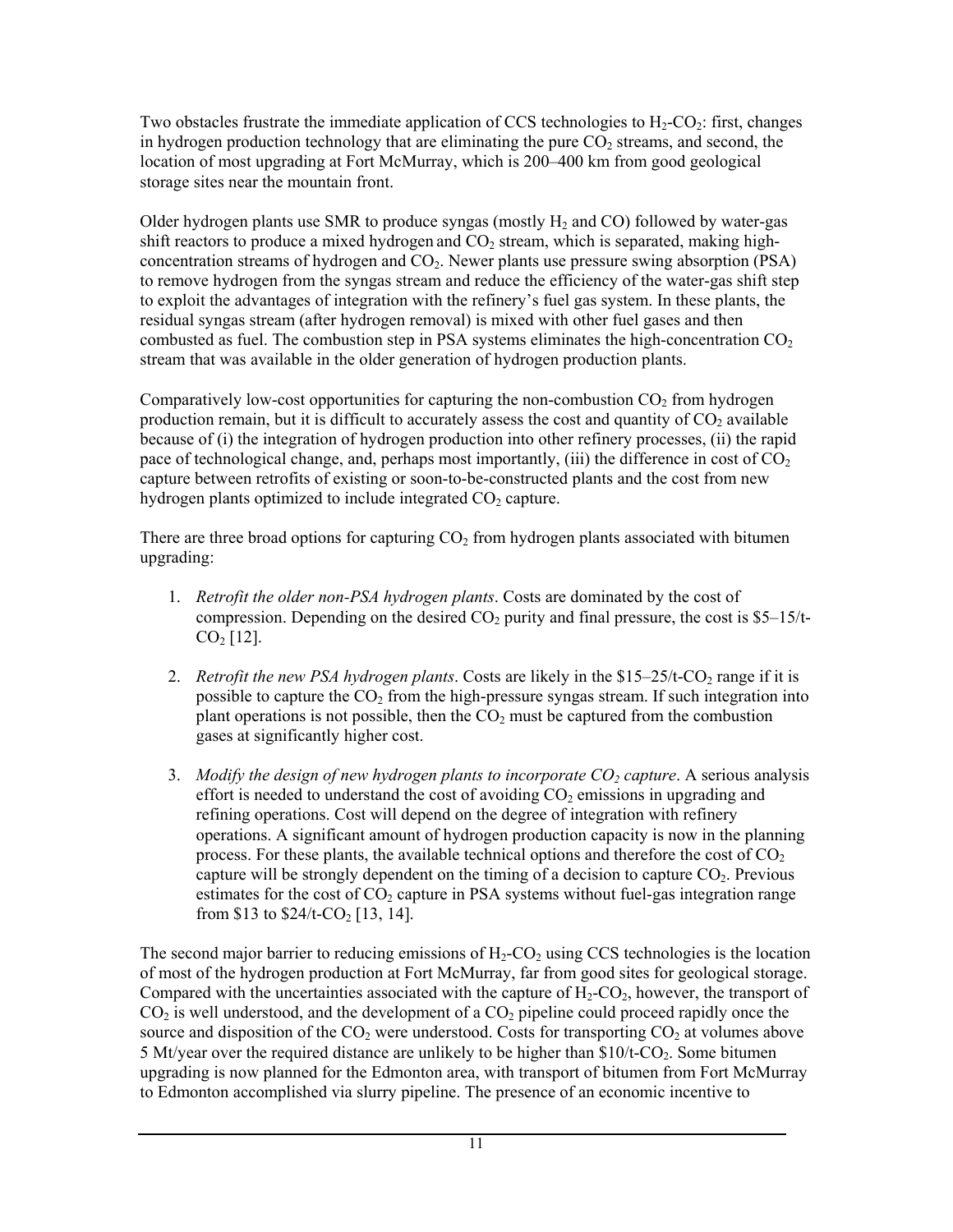reducing  $H_2$ -CO<sub>2</sub> emissions would add to the economic incentive favouring Edmonton-based upgrading facilities by reducing the cost of  $CO<sub>2</sub>$  transport.

# **3. Risks and Regulation**

The technology required to inject large quantities of  $CO<sub>2</sub>$  into geological formations is well established. Industrial experience with  $CO<sub>2</sub>$  enhanced oil recovery (EOR) and with the disposal of  $CO<sub>2</sub>$ -rich acid gas streams, together with related experience with natural gas storage and the underground disposal of other wastes,<sup>17</sup> allows confidence in predictions about the cost of  $CO<sub>2</sub>$ injection and suggests that the risks will be low. Once  $CO<sub>2</sub>$  is injected, evidence from natural  $CO<sub>2</sub>$ reservoirs as well as from numerical models suggests that it can—in principle—be confined in geological reservoirs for timescales well in excess of 1000 years, and that the risks of geological storage are small. Not withstanding this reasonable optimism, the risks of geological storage cannot be ignored. Indeed, a robust and inclusive risk assessment process will be needed to ensure the viability of  $CO<sub>2</sub>$  storage in Canada.

#### **3.1 Risks**

The risks associated with geological storage may be roughly divided into two kinds: first, the local health, safety, and environmental risks, and second, the global risk arising from leaks that return stored  $CO<sub>2</sub>$  to the atmosphere. The global risk may alternatively be viewed as uncertainty in the effectiveness of  $CO<sub>2</sub>$  storage.

#### *3.1.1 Local Risks*

The principal local risks arise from release of  $CO<sub>2</sub>$  at the surface, where it can asphyxiate exposed people or animals and can damage local biota. The most obvious local risk is the risk of catastrophic leaks such as well blowouts, pipeline ruptures, or subsurface events that result in sudden releases of  $CO<sub>2</sub>$ . Catastrophic events can also be caused by slow leaks in deep  $CO<sub>2</sub>$ reservoirs if the  $CO<sub>2</sub>$  is temporarily confined in the near-surface environment and then suddenly released. In 1986, for example, the water in Lake Nyos (Cameroon) turned over, releasing about 100 kt-CO<sub>2</sub> that had accumulated from volcanic vents that had gradually charged the lake with  $CO<sub>2</sub>$ . Because  $CO<sub>2</sub>$  is denser than air, it can flow downhill, creating asphyxiating conditions near ground level at points distant from the point of initial release. At Lake Nyos, the  $CO<sub>2</sub>$ -rich cloud travelled over 10 km and killed over 1700 people [15].

While catastrophic releases have attracted the most attention, slow leaks may pose risks that are more difficult to manage. A leak of  $\sim$ 100 t-CO<sub>2</sub>/day at Horseshoe Lake in California has killed trees over many hectares. A recent human fatality (July 2000) in a naturally occurring soda springs bath at Clear Lake, California, underlines the constant danger posed by  $CO<sub>2</sub>$  emissions from the ground.

The widespread use of natural gas storage facilities provides a useful analogue for assessing  $CO<sub>2</sub>$ storage, and the performance of natural gas storage points to the importance of slow leaks. In the summer of 2000, for example, the injection well of a gas storage facility in Hutcheson, Kansas,

l <sup>17</sup> There is, for example, extensive experience with underground disposal in the United States. In addition to the  $\sim$ 34 Mt-CO<sub>2</sub> injected each year for EOR, the injection rates for other waste streams are 500 Mt/year for municipal wastewater, 2.7 Gt/year for brines from O&G operations, and 34 Mt/year for hazardous wastes.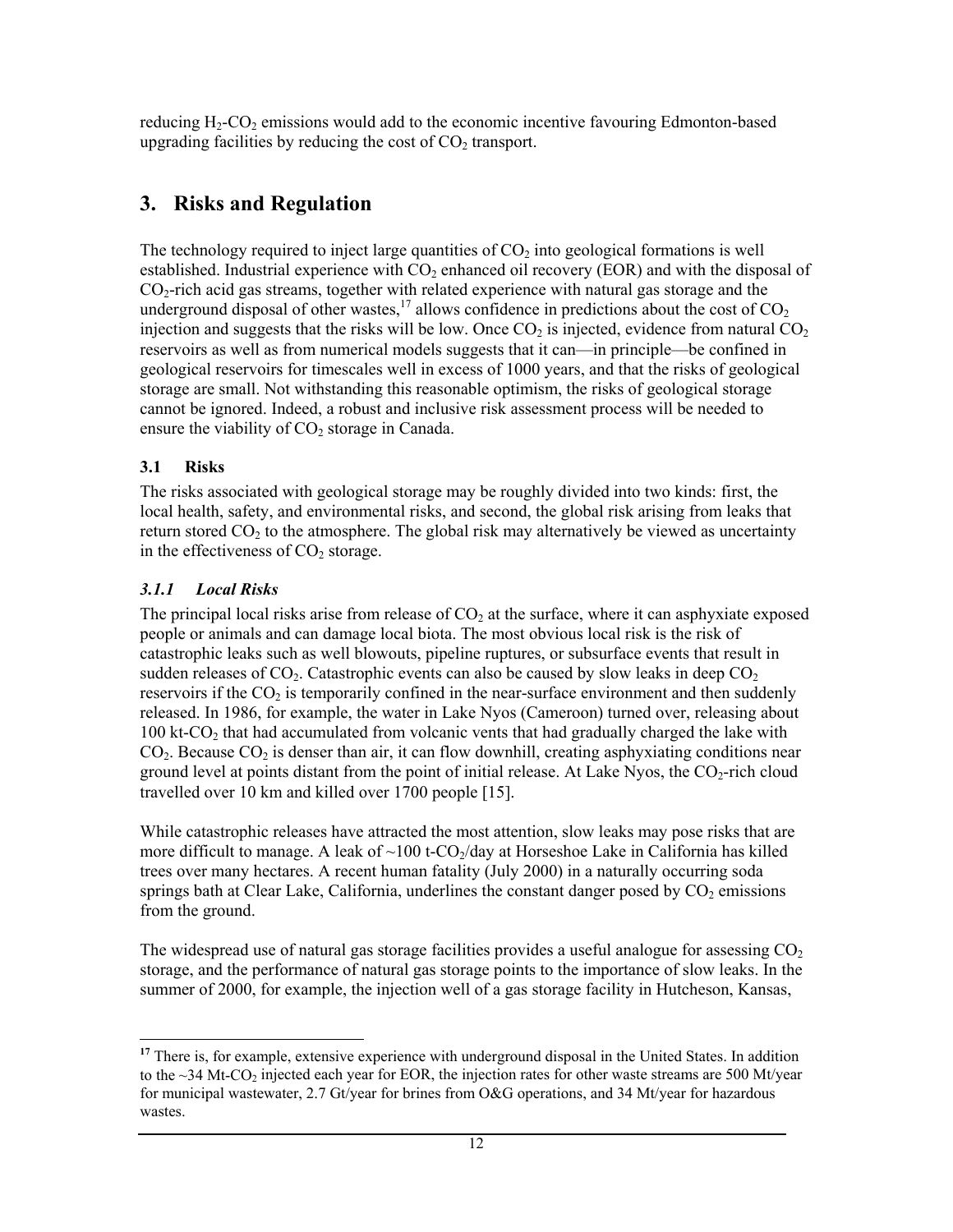leaked, allowing gas to flow into shallow formations, where it travelled approximately 10 km horizontally before erupting at many spots in the town site.

An entirely distinct class of local risks arises from the displacement of fluids during underground disposal. The injection of large volumes of fluids—equivalent to the volumes of  $CO<sub>2</sub>$  that would be stored over the lifetime of a coal-fired power plant—(i) may have induced seismicity, (ii) has produced ground movements that can cause structural damage to buildings and has obstructed the flow of irrigation water, and (iii) has caused the contamination of potable aquifers stemming from underground movement of displaced fluids.

Experts in the upstream O&G industry are generally confident that the risks from underground injection are small, and this confidence is strongly supported by the long history of underground disposal and specifically by the experience with  $CO<sub>2</sub>$  injection for EOR and AGI. While proper facility operation, site characterization, and monitoring can very likely reduce risks to low levels, they cannot be ignored.

#### 3.1.2 The Uncertain Effectiveness of CO<sub>2</sub> Storage

We lack validated modelling tools that could enable confident predictions about the lifetime of  $CO<sub>2</sub>$  in underground storage. While there is ample reason to expect that sufficiently low leak rates can be achieved, it is not yet possible to specify with confidence the site characteristics and injection technology that are required to ensure (within some level of uncertainty) that a given confinement lifetime or leak rate will be attained. Such knowledge will be needed to build a robust technical and institutional system for storing  $CO<sub>2</sub>$ .

In the worst case, the risk of  $CO<sub>2</sub>$  leakage is not simply that CCS will be ineffective, but that it will be detrimental. All  $CO<sub>2</sub>$  capture technologies extract an energy penalty, typically 10–20%. Thus, more fuel must be consumed, and more  $CO<sub>2</sub>$  produced, per unit of delivered energy than would be the case if the  $CO<sub>2</sub>$  were not captured. If  $CO<sub>2</sub>$  leaks to the atmosphere within centuries, CCS could therefore *increase* future concentrations of CO<sub>2</sub>.

### **3.2 Regulation**

Technological capability is a necessary but insufficient condition for CCS to play a major role in mitigating  $CO<sub>2</sub>$  emissions. To fulfil its promise, CCS must evolve from a collection of individual technologies into a large-scale technological system for managing fossil fuel carbon. In order to be successful, such a technological system must comprise a suite of technologies linked by a network of institutions, financial systems, and regulations that are accepted by industry and are able to achieve broad public understanding and acceptance.

What form those regulations assume, what entities are involved in project approval and ongoing oversight, how cooperative or adversarial the regulatory process is, and how many opportunities are presented for litigation and other third-party interventions will together be critically important in determining the economic attractiveness and social acceptance of CCS.

The regulation of a new activity does not usually arise in a vacuum, but is strongly shaped by the existing regulatory and institutional context. Regulation commonly builds by the accretion of new authority onto existing entities (such as government departments) as they battle with rival entities over resources.

Efforts to build a robust regulatory environment for geological storage cannot wait until the technology is ready for large-scale application. Action is needed now to build understanding of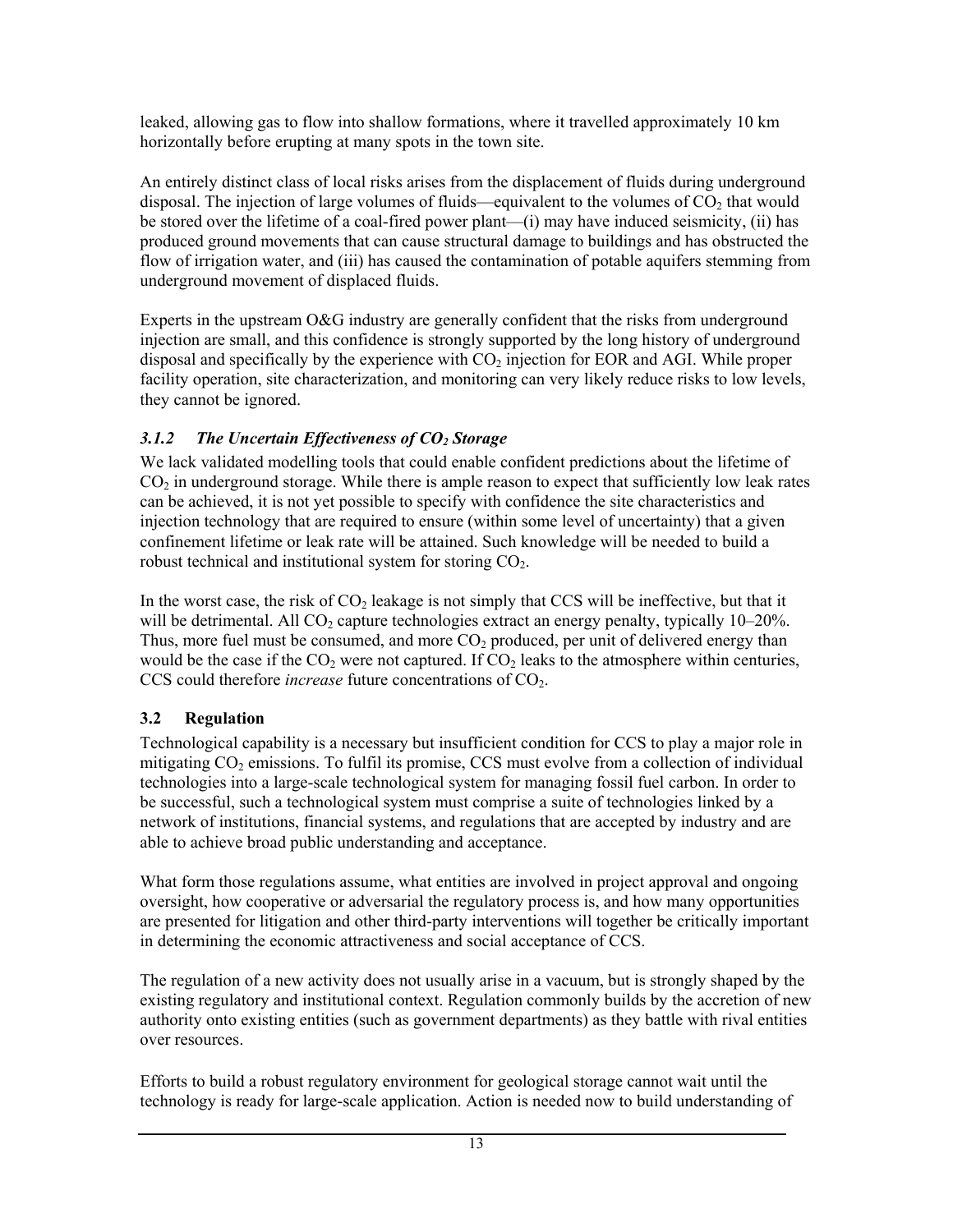the regulatory environment for geological storage in Canada. Such action might include the commissioning of studies aimed at (i) clarifying current roles and responsibilities with respect to underground storage, (ii) synthesizing scientific knowledge and risk assessment methodology, and (iii) setting reasonable goals for the management of  $CO<sub>2</sub>$  storage.

Local and global risks are currently regulated by different entities, within different regulatory frameworks, at different levels of government. In Canada, the regulation of local risks is a provincial responsibility performed by entities such as Alberta's Energy and Utilities Board (EUB).

The EUB already regulates the disposal of  $CO<sub>2</sub>$  and H<sub>2</sub>S mixtures (Section 2.2.1). AGI is the best regulatory analogue for  $CO<sub>2</sub>$  storage, because the toxicity of  $H<sub>2</sub>S$  means that the regulatory goal is to keep the gas from leaking to the surface. Like the injection of  $CO<sub>2</sub>$  for the purpose of avoiding atmospheric emissions—and unlike  $CO<sub>2</sub>$  injection for EOR—the regulation of AGI is aimed at ensuring safe, long-term disposal. Moreover, like CCS at coal-fired power plants, AGI links  $SO<sub>2</sub>$ and  $CO<sub>2</sub>$  emissions and thus provides a test bed for multipollutant regulation (Section 4.3.1).

Uncertainty in the effectiveness of  $CO<sub>2</sub>$  storage, arising from uncertainty in the lifetime of stored CO2, is not currently addressed by any Canadian government entities. It will need to be. If Canada uses  $CO<sub>2</sub>$  storage to meet international commitments under the UN-FCCC, the federal government will need to account for it in the national emissions inventory. The responsibility for managing this process will presumably be divided among the departments of Foreign Affairs and International Trade, Environment, and Natural Resources.

The status of CO<sub>2</sub> storage under the UN-FCCC is unclear. While both the Kyoto Protocol and the recent Conferences of the Parties in Bonn and Marrakech explicitly endorse the use of  $CO<sub>2</sub>$ storage,<sup>18</sup> crucial questions regarding the incorporation of  $CO<sub>2</sub>$  storage within the framework convention's emissions accounting rules remain to be decided. The crux of the problem is deciding the extent to which  $CO<sub>2</sub>$  storage counts as non-emission.

The difficulty in building a system for regulating  $CO<sub>2</sub>$  storage is not simply due to the technical uncertainty in predicting the lifetime of  $CO<sub>2</sub>$  in reservoirs; it also arises from uncertainty about the goals of storage. Should the median lifetime of  $CO<sub>2</sub>$  in storage facilities, for example, be 500 years or 10 000? What fraction of early failures are we willing to accept? Uncertainty in predicting the fate of  $CO<sub>2</sub>$  in reservoirs cannot be eliminated. The regulatory system cannot therefore demand zero risk or perpetual storage. It must incorporate some "permission to fail." The challenge is to build a regulatory regime that works despite these uncertainties. Efforts to design technology for injection and monitoring of  $CO<sub>2</sub>$  and to craft a system to regulate these activities cannot succeed until there is some common understanding about these programmatic goals (Figure 4).

l

**<sup>18</sup>** In Article 2, Section 1, the Kyoto Protocol includes "Research on, and promotion, development and increased use of, new and renewable forms of energy, of carbon dioxide sequestration technologies," as a method for Parties to achieve their "quantified emission limitation." The agreement at the seventh Conference of the Parties in Marrakech requests that the Intergovernmental Panel on Climate Change (IPCC) study "geological carbon storage technologies" (Paragraph 7) and endorses  $CO<sub>2</sub>$  capture in Paragraphs 8.d, 13.d, and 29.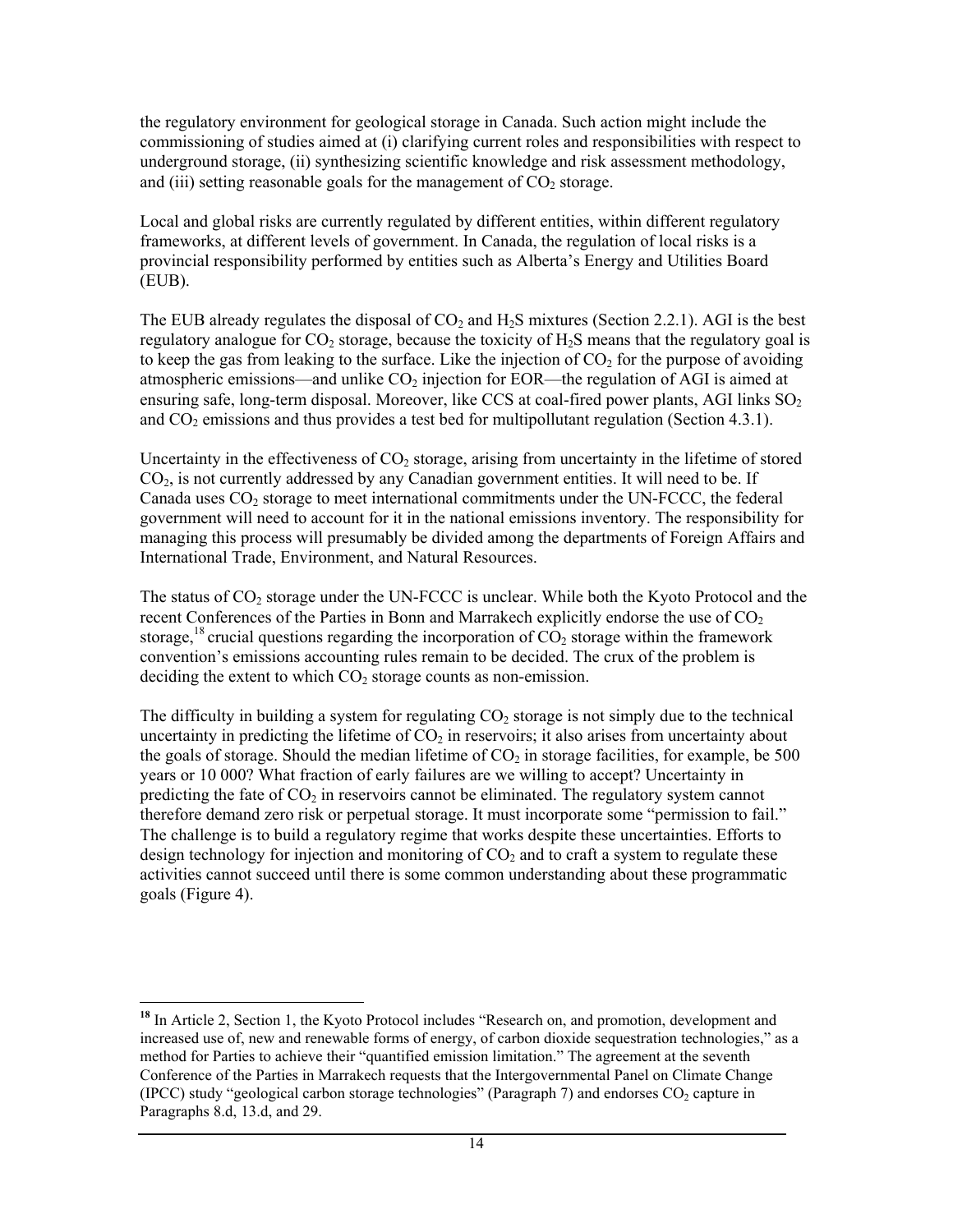

Lifetime of confinement

**Figure 4.** A schematic illustration of the probability distribution of confinement lifetime in a hypothetical set of storage reservoirs. The shape of the probability distribution will be determined by the technical standards for site selection, injection, and monitoring. These standards should themselves be chosen so that the resulting performance expressed here as the probability distribution of confinement lifetimes—meets the overall programmatic goals. Two crucial programmatic goals are illustrated: the expected lifetime of  $CO<sub>2</sub>$  in storage reservoirs, and the fraction of storage sites that suffer early failure.

# 4. Implementing CO<sub>2</sub> Capture and Storage in Canada

#### **4.1 A Strategy for the Oil and Gas Sector**

Government action to encourage the adoption of CCS technologies in the O&G sector could yield significant, low-cost reductions in  $CO<sub>2</sub>$  emissions within the Kyoto commitment period while building the institutional and technological capacity necessary for broader use of CCS in the future. Specifically, I estimate that emissions could be reduced—compared with business as usual—by about 20 Mt-CO<sub>2</sub>/year at an average cost of  $$15-25/t$ -CO<sub>2</sub>. As a sector in which to focus government action on CCS technologies, O&G offers several distinct advantages over electric power generation:

- 1. *Technical opportunity*. Because of the presence of large high- $CO_2$ -concentration gas streams, the cost of  $CO<sub>2</sub>$  capture is less than half that in the electric sector. In addition, rapid growth in the O&G sector adds to its attractiveness, because  $CO<sub>2</sub>$  capture would be built into new facilities where costs are generally lower, rather than added to existing systems where costs will be higher and process optimization more difficult to achieve*.* If action is delayed, much of this opportunity for low-cost mitigation will be lost.
- 2. *Institutional ability*. Many of the large multinational firms in the O&G sector are uniquely able to manage the rapid implementation of CCS technologies. Specifically, these firms have in-house technical expertise covering all facets of CCS from  $CO<sub>2</sub>$ capture to long-distance transport and geological storage and an institutional culture that emphasizes long-range planning under uncertainty. In sharp contrast, many firms in the electric power generation sector are focused on near-term issues arising from market restructuring and lack the technical depth to effectively manage uncertain new technologies.
- 3. *Opportunity for constructive public engagement*. Wherever it is introduced, CO<sub>2</sub> storage is certain to generate public controversy. This controversy arises from specific concerns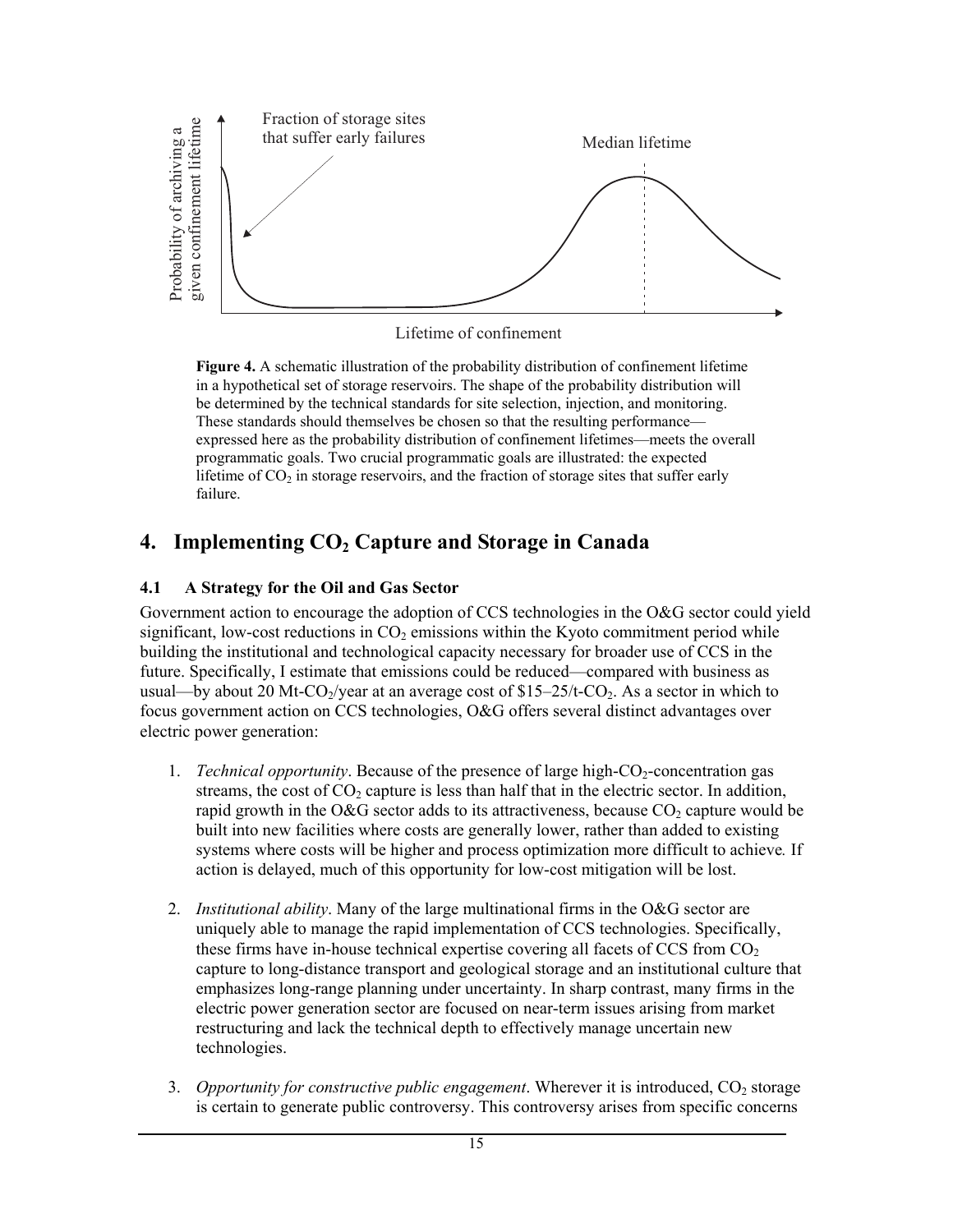about the safety of storage and more general concerns about sustainability. The introduction of CCS in the O&G sector will likely tend to focus debate on the safety and longevity of  $CO<sub>2</sub>$  storage rather than on the choice between fossil and non-fossil primary energy, as would the use of CCS in electric power generation. While both concerns are legitimate, debate centred on the former will be more likely to resolve key questions about the acceptability of CCS technologies. Moreover, both environmental nongovernmental organizations (ENGOs) and the public are concerned about the environmental impacts of O&G production—both because of its rapid growth and because much of the production is exported—and use of CCS will directly reduce these impacts.

4. *Commercial benefits for Canadians.* Development of novel technologies for integrating  $CO<sub>2</sub>$  capture with natural gas processing and petroleum refining operations could produce an export-driven market for Canadian firms. Related claims can, of course, be made for almost any investment in  $CO<sub>2</sub>$  mitigation, but the claim is particularly plausible here because of the comparatively large size and technical sophistication of the Canadian O&G sector. While investment in wind or coal-CCS electricity generation could also generate commercially valuable Canadian expertise, the case is less plausible because of the weak Canadian position in the design and construction of wind turbines or coal-fired power plants.

#### *4.1.1 Policy Options and Economic Instruments*

A wide variety of policy instruments might be employed to drive adoption of CCS technologies in the O&G sector. Policy design will be unavoidably complicated by the divergence of federal and provincial interests, the limited suite of available policy instruments, and limited analytical capabilities of governments in a technically complex arena. Industry accepts that some GHG restrictions are inevitable, but argues that a cap-and-trade system would favour weak companies with slower growth rates; instead, industry is arguing for individually negotiated (company-bycompany) caps on emissions intensity (e.g., kg-CO<sub>2</sub>/bbl).<sup>19</sup> Individual caps are a blunt instrument, however, because they encourage companies to transfer emissions outside their operations without changing actual emission rates, thereby complicating emissions accounting and obscuring the real costs of emissions control. Plausible policy instruments include:

- 1. *A sector-wide price on*  $CO_2$  *emissions.* A tax or cap-and-trade system could be applied to set an even price for GHG emissions throughout the upstream O&G sector. A tax naturally puts a constant price on emissions as production expands, but a cap-and-trade system could do the same if the total number of permits was increased in proportion to production. If needed, the ratio of permits to production could be made to decline according to an agreed schedule. This latter option allows transparent, economically efficient, sector-wide regulation of emissions intensity.
- 2. *Specific credits for CO<sub>2</sub> storage*. Specific monetary credit could be given for CO<sub>2</sub> stored in geological reservoirs, with a compensating increase in royalties or taxes to maintain overall sector-wide revenue neutrality.
- 3. *A sector-wide price on fugitive/non-combustion CO2 emissions*. A tax or tradeable permit system could be imposed on non-combustion  $CO<sub>2</sub>$  streams.

<sup>-</sup>**<sup>19</sup>** Personal communication, Rick Hyndman, Senior Policy Advisor on Climate Change, Canadian Association of Petroleum Producers, October 2001.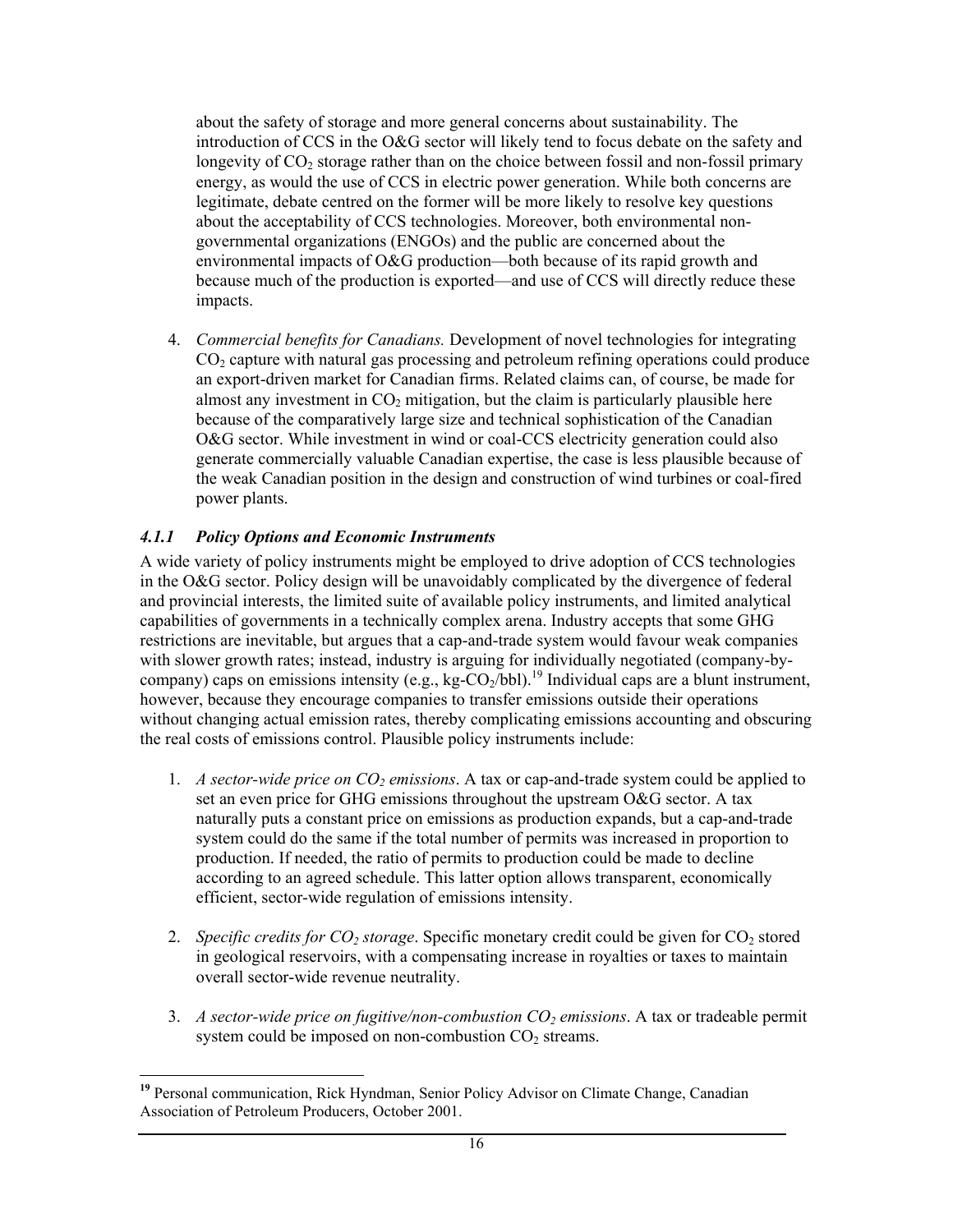4. *Encouraging the adoption of enabling technology*. Rapid growth in long-lived capital stock in the O&G sector, in combination with the cost advantage of implementing  $CO<sub>2</sub>$ controls for new facilities rather than retrofits, means that there may be public value in driving the adoption of technology that would allow future implementation of  $CO<sub>2</sub>$ capture at low cost prior to imposing systematic  $CO<sub>2</sub>$  controls. For example, capital depreciation rates could be adjusted for specific hydrogen production technologies.

#### *4.1.2 The Need for Improved Cost Analyses*

New analysis is urgently needed to quantify near-term potential for implementing CCS in the O&G sector. Previous analyses have examined the overall costs of CCS across economic sectors, looking at both combustion and non-combustion sources of CO<sub>2</sub>. Such analyses tend to focus on the largest  $CO<sub>2</sub>$  sources—electric power plants—where the costs of mitigation are high and the likelihood of early action is low. Further, because of their breadth, such analysis cannot include sufficient analytical detail to make a robust estimate of the costs of control for non-combustion sources.

What is required is an analytical effort focused on estimating the lowest-cost end of the supply curve for  $CO<sub>2</sub>$  mitigation using CCS. The rapid pace of change in O&G production strongly suggests that such an effort should not focus exclusively on estimating the costs under current market conditions, but must instead strive to incorporate forecasts of market growth. This is particularly true in assessing the cost of capturing NG-CO<sub>2</sub> and  $H_2$ -CO<sub>2</sub> (Section 2.2). The analysis should aim to quantify the uncertainty in cost estimates, explicitly documenting the dependence of cost estimates on assumptions about government and industry behaviour.

#### **4.2 A Strategy for the Electric Sector**

The use of fossil-fuel-based electric power generation with CCS could enable deep reductions in the  $CO<sub>2</sub>$  emissions from Canada's electric sector while maintaining growth in electricity supply. It is reasonable to aim at reductions of 50% by 2020 and to expect that the marginal increase in generation costs will be between \$15/MWh and \$25/MWh. In addition to the evident dependence on the performance of the CCS technologies themselves, the marginal mitigation cost is strongly dependent on three other factors—the price of natural gas, the stringency of control on conventional pollutants, and the cost of  $CO_2$  storage (or value, if  $CO_2$  is used to enhance upstream O&G production using EOR or enhanced coal bed methane).

It is technically possible to implement CCS electric power generation technologies quickly enough to achieve deep emissions reductions in the 2008–2012 Kyoto commitment period—as suggested in the AMG report—but a strategy aimed at this end would have two serious disadvantages:

- 1. The necessary rapidity of action would increase the cost of  $CO<sub>2</sub>$  mitigation by limiting opportunities for learning-by-doing and for leveraging global R&D efforts aimed at reducing CCS costs (Section 2.1.2). The costs would likely be higher and more uncertain than they would be under a strategy based on coal-to-gas fuel switching. Strong technology-specific incentives might then be required to force the implementation of CCS.
- 2. Rapid implementation of  $CO<sub>2</sub>$  storage would force rapid resolution of the regulatory questions described in Section 3.2, thus increasing the risk of setting bad regulatory precedents. The rapidity would likely limit the opportunity to craft a broadly based risk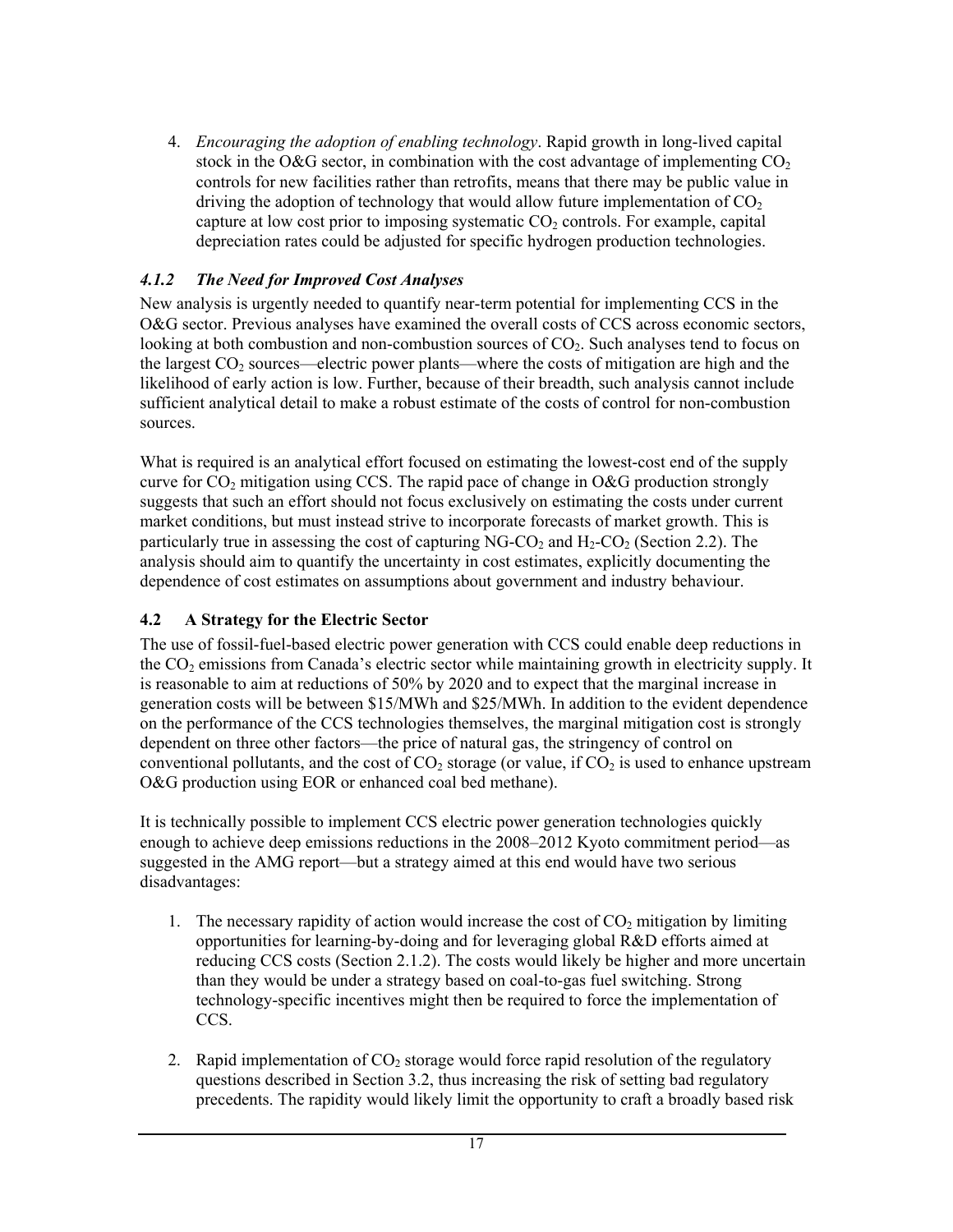assessment process and might limit public involvement in such a process. Such a process could easily result in strong public opposition. The use of CCS-specific incentives to encourage implementation, as described above, would increase the likely opposition by ENGOs, because it would directly pit CCS against coal-to-gas fuel switching, an alternative that would in this case be lower in cost and is already preferred by several ENGOs.

Near-term government action to encourage the development of CCS technologies in Canada could secure the option of using CCS to achieve deep reductions in  $CO<sub>2</sub>$  emissions from electric power generation. Any technology development program aimed at reducing future costs faces difficult choices in allocating resources between R&D and demonstration projects. In developing CCS in Canada, several strategic factors suggest a particular focus on demonstration projects. First, Canadian firms have comparatively little expertise in manufacturing the core component technologies, such as gas turbines or coal gasifiers, whereas Canadian firms have comparatively strong positions in the engineering and integration of large energy projects. Thus, the benefits of a demonstration project are more likely to be retained by Canadian firms than are benefits accruing from R&D on the component technologies. Second, early CCS demonstration projects will likely attract significant international R&D funding, and some of the expertise and intellectual property will be retained by the host country. An early Canadian demonstration of electric power generation with CCS would likely attract international collaboration, as has been demonstrated by the CO<sub>2</sub> storage monitoring program at PanCanadian's Weyburn EOR project.

#### **4.3 Crosscutting Issues**

#### *4.3.1 Multipollutant Control*

There are strong technological links between the control of  $CO<sub>2</sub>$  and the control of conventional air pollutants. These links are particularly important for coal-fired electricity generation but are also important in the O&G sector. Government policy must account for these links if it is to achieve cost-effective regulation of  $CO<sub>2</sub>$  and conventional air pollutants.

The marginal cost of capturing  $CO<sub>2</sub>$  from coal-fired power plants is strongly dependent on the stringency of controls on conventional pollutants  $(SO<sub>x</sub>, NO<sub>x</sub>,$  particulate matter, toxic metals). The reasons are simple: most proposed  $CO<sub>2</sub>$  capture plants have very low emissions of conventional pollutants, so their cost of electricity is roughly independent of the stringency of pollution control; for plants without  $CO<sub>2</sub>$  controls, however, the cost of electricity rises significantly with the stringency of control. Moreover, controls on conventional pollutants generally decrease plant efficiencies—increasing  $CO<sub>2</sub>$  emissions per unit of electricity and so further increasing the cost of  $CO<sub>2</sub>$  control with increasing stringency of control on conventional pollutants (see Figure 2).  $CO_2$  capture plants will differ in their control of air pollutant emissions, and some designs may increase emissions; post-combustion capture with amines, for example, can increase  $NO<sub>x</sub>$  emissions per unit of electricity because amine capture decreases plant efficiency without removing  $NO<sub>x</sub>$  [16].

If the regulation of conventional air pollutants were static, then it might be reasonable to ignore the coupling between  $CO<sub>2</sub>$  and air pollution. The regulatory environment, however, is changing rapidly, driven by new scientific understanding of the health and environmental impacts of pollutants and by continued improvement in the technical and economic performance of emission control technologies. Important areas in which new scientific understanding may influence the regulatory environment include (i) the health effects of fine particulate matter; (ii) the formation of secondary particulates from gaseous emissions of  $SO_x$  and  $NO_x$ ; (iii) the effect of industrial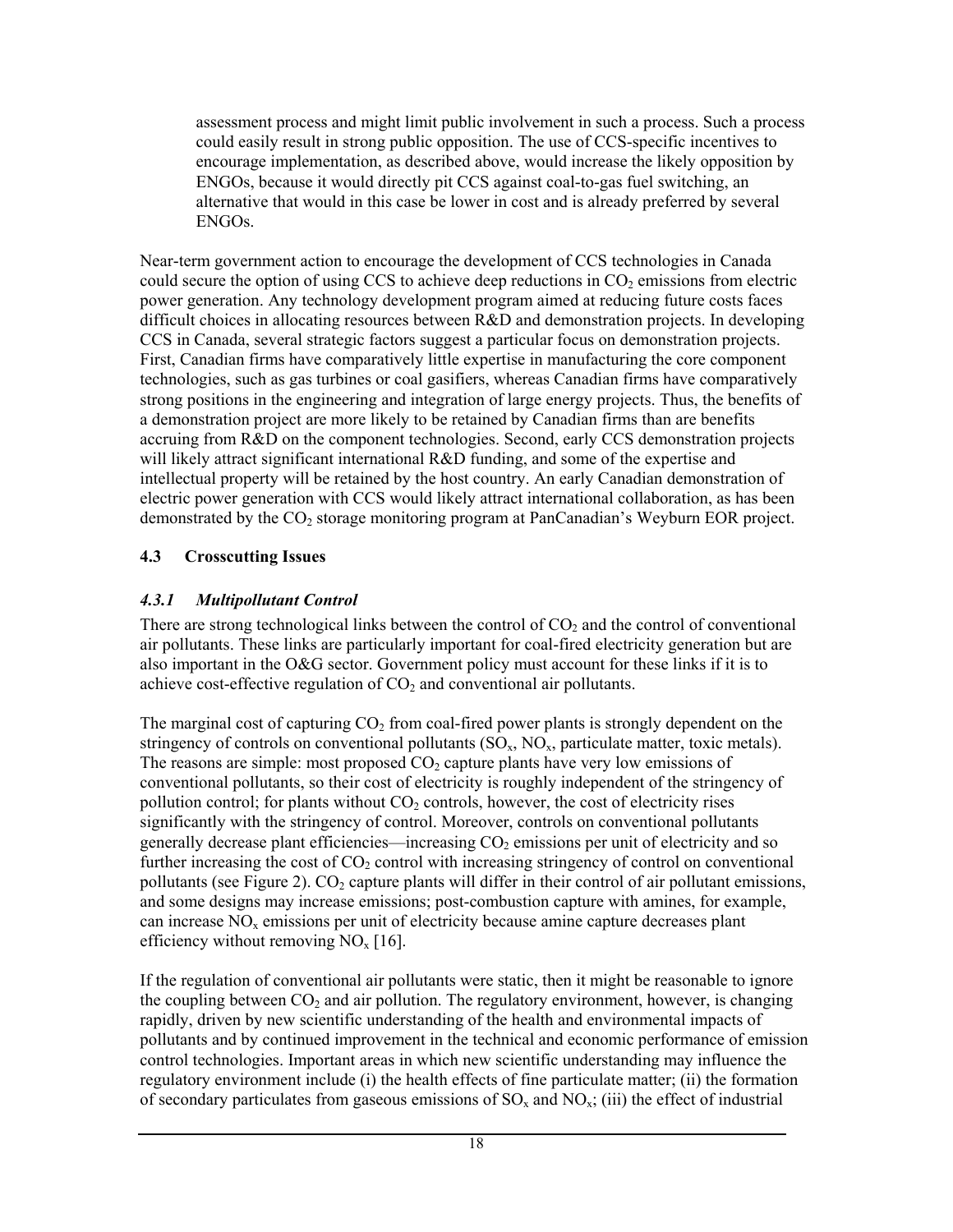$NO<sub>x</sub>$  emissions in generating ozone far from the sources of emission; (iv) the environmental and health impacts of low levels of ozone; and, finally, (v) the hazards posed by emissions of metals such as mercury. The proposed Canada-wide Standards for ozone and  $PM_{2.5}$  reflect this emerging knowledge of the risks of air contaminants, but it is highly unlikely that the standards represent the final word on this issue. More plausibly, change in the regulatory environment for air contaminants will continue and will be at least as rapid as changes in the regulation of  $CO<sub>2</sub>$ emissions.

The technological link between control of  $CO<sub>2</sub>$  and control of air contaminants demands a corresponding link between government policy in the two domains. Without such linkage, the environmental regulation of power plant emissions is unlikely to be cost effective. Consider the management of emissions at coal-fired power plants. Without linkage, air pollution regulations might force operators to install expensive control technology in the next decade, only to have the plants retired a few years later because of restrictions on  $CO<sub>2</sub>$  emissions. In contrast, a coordinated policy might achieve the same environmental benefit at lower cost by accelerating the implementation of near-zero emission technologies, while allowing some existing facilities to run without new control technology until their retirement.

The multipollutant control problem is particularly difficult in Canada because of the absence of effective programs for emissions trading. If control of  $CO<sub>2</sub>$  and control of  $SO<sub>2</sub>$ , for example, were both achieved through measures that set a price on emissions, then efficient multipollutant control might emerge without explicit government action. In the existing policy environment, however, where governmental measures are predominately sector specific and standards based, it is likely that opportunities to efficiently mitigate both pollutants will be missed.

Near-term options for building multipollutant considerations into  $CO<sub>2</sub>$  control policy include the following:

- 1. Focus  $CO<sub>2</sub>$  control efforts on technologies or sectors where multipollutant benefits are largest—coal rather than gas, for example, or heavy freight transport rather than personal automobiles.
- 2. Explicitly mandate the consideration of air pollutants in allocating resources for CCS R&D and demonstration projects. For example, if all other factors are equal, then gasification or oxygen-fired retrofits should be given precedence over amine capture.
- 3. Build multipollutant control into targeted programs for  $CO<sub>2</sub>$  control that will result in new long-lived capital stock by setting program-specific emissions prices for key pollutants. A reverse auction for emissions reductions similar to that of Pilot Emissions Reductions, Removals and Learnings, a pilot initiative of Environment Canada, might build in explicit prices for  $SO_2$  and  $NO_x$  that would be used solely to compare bids in the auction program without committing the government to broad-based emissions prices.

#### *4.3.2 Induced Technological Change*

Distributing the burden of emissions mitigation across economic sectors, across geographic regions, and between present and future is one of the thorniest problems in climate policy. Two distribution problems are particularly relevant to the implementation of CCS. The first is the distribution of burdens between economic sectors; however, because this topic was carefully addressed in the AMG report, little additional discussion is needed here. The second is the distribution of effort between the Kyoto and post-Kyoto periods: current resources may be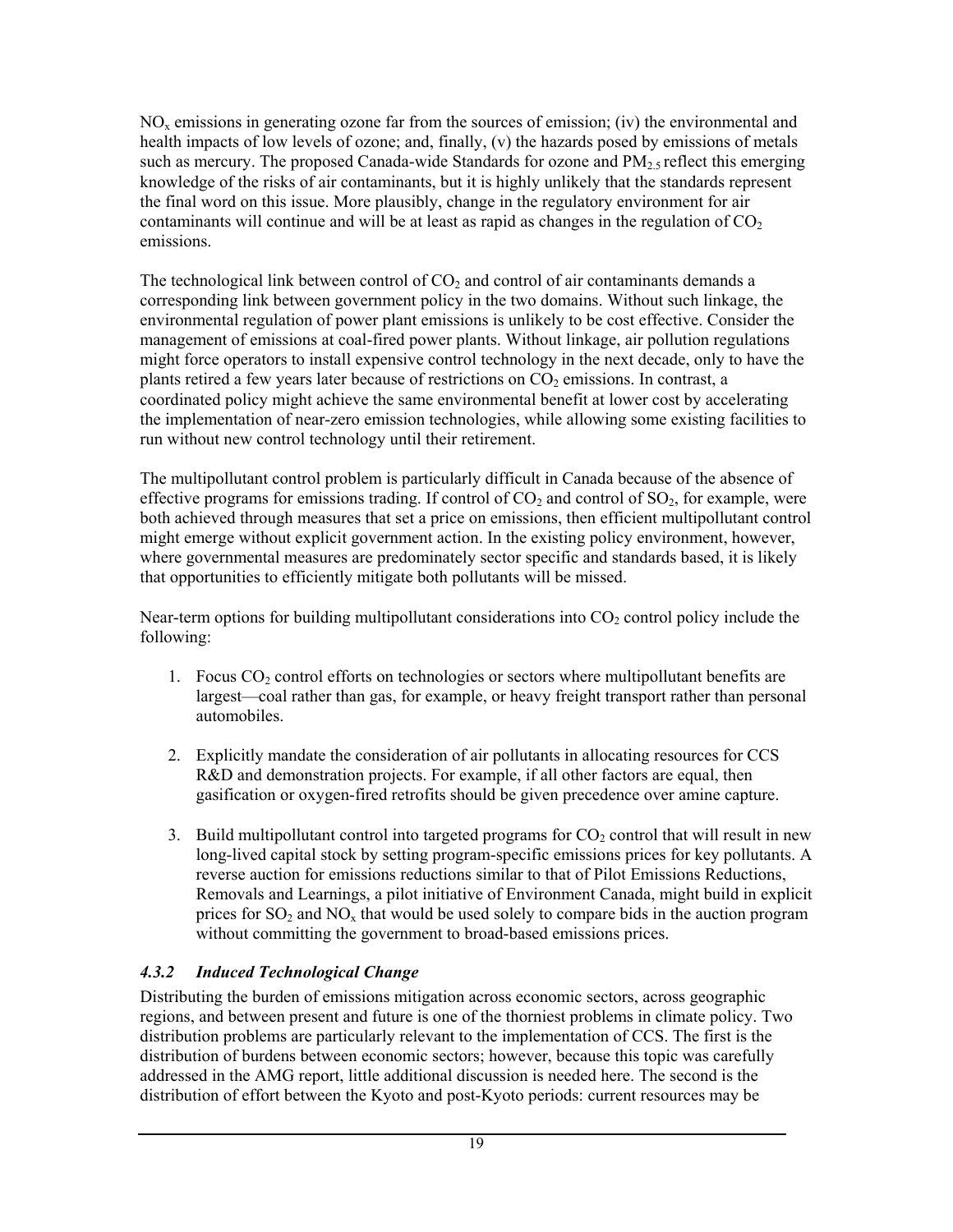directed either to reducing emissions in the 2008–2012 Kyoto commitment period or towards achieving efficient mitigation over a longer period.

The Kyoto versus post-Kyoto distribution is often framed as a choice between spending aimed at achieving immediate mitigation of emissions and spending on R&D that can drive down the cost of mitigation in the future. This framing is too restrictive, however, because spending aimed at achieving immediate emissions mitigation can also reduce the cost of future mitigation without government-sponsored  $R&D$ . Government action that sets a price on  $CO<sub>2</sub>$  emissions in a given sector induces private innovation that can bring down the cost of mitigation. Such induced (or endogenous) technological change can occur in many ways, ranging from the acceleration of learning-by-doing in the application of existing technologies to the creation of new technologies by induced R&D in the private sector. Because of the long time horizon of the climate problem, induced technological change plays a crucial role in determining the cost of emissions control [17–19].

The presence of induced technological change has important implications for climate policy. Most generally, there is an unavoidable coupling between the allocation of burdens in the Kyoto and post-Kyoto periods. More specifically, while an economy-wide tradeable permit system that equalizes the marginal price of emissions mitigation across the economy may produce the most economically efficient mitigation in the short run, it may be inefficient in the long run. This would, for example, be true if the resulting carbon price were too low to induce innovation in a sector where early innovation was important for bringing down the long-run cost of mitigation. The upshot is that the problems of sectoral and temporal allocation described in the first paragraph of this section are tightly entangled.

Considering the implementation of CCS, the distribution of financial burdens between the O&G sector as described in Section 4.1 and the electric sector as described in Section 4.1.2 is also a choice between the mitigation of emissions in the Kyoto and post-Kyoto periods. It will be difficult for government decision-makers to craft a robust consensus about the allocation of funding for CCS absent some programmatic guidance about the appropriate distribution of current federal resources for  $CO<sub>2</sub>$  mitigation between the disparate Kyoto and post-Kyoto goals. These issues cannot be resolved by departmental program managers; clear guidance from higher levels of government will be required to resolve this allocation problem.

#### 4.3.3 The Federal Role in Regulating and Managing CO<sub>2</sub> Storage

It seems plausible that existing systems for regulating the underground disposal of wastes from the O&G sector—an area of provincial jurisdiction—could be extended to successfully manage the *local* risks arising from large-scale geological storage of CO2. While Environment Canada may have little to no direct responsibility for managing the local risks, there is reason to contemplate a federal role in facilitating risk assessment and risk communication and in documenting CO<sub>2</sub> storage activities.<sup>20</sup> This role might reasonably be split between Natural Resources Canada and Environment Canada.

If CCS plays a significant role in managing Canada's  $CO<sub>2</sub>$  emissions, then there may be a gigatonne of  $CO<sub>2</sub>$  stored in underground reservoirs in Canada within several decades. It seems very likely that a new federal regulatory system will be needed to successfully manage the global risks of large-scale  $CO<sub>2</sub>$  storage—the possibility of leakage that could compromise the

<sup>-</sup><sup>20</sup> Such documentation might include the quantity injected, the methods used for injection and monitoring, and a summary analysis of significant problems or failures.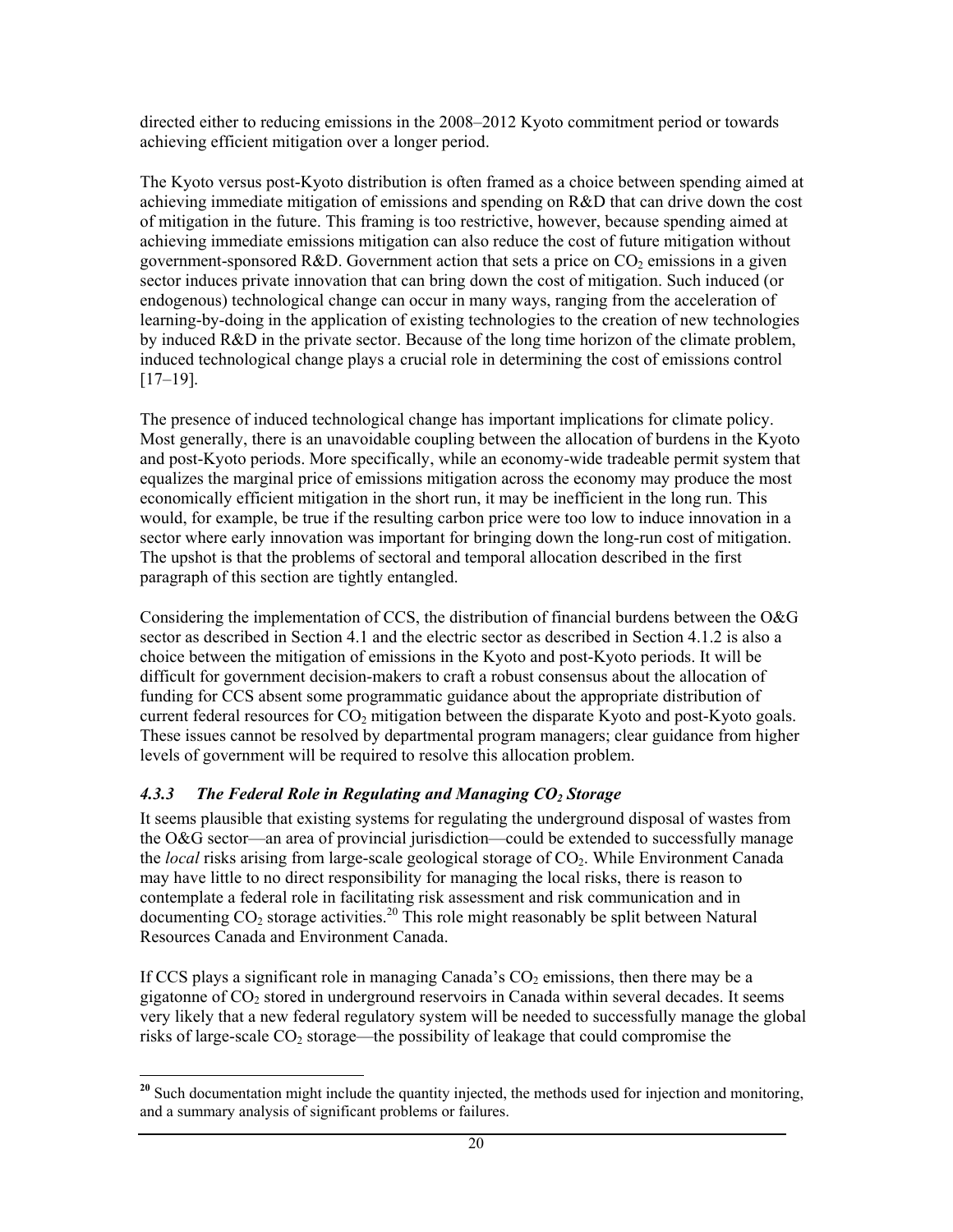effectiveness of  $CO<sub>2</sub>$  storage in mitigating atmospheric emissions. Although management of geological resources, and of the local effects of  $CO<sub>2</sub>$  storage, is a provincial responsibility, the management of CO<sub>2</sub> stored to avoid atmospheric emissions implies a federal responsibility, because it arises from national and international commitments to control  $CO<sub>2</sub>$  emissions. The discharge of this federal responsibility would fall, at least partially, under the jurisdiction of Environment Canada.

Considering the more immediate future, one might argue that Environment Canada could avoid involvement in the regulation of  $CO_2$  storage until a problem arises. The storage of  $CO_2$ , after all, will start small. Moreover, provincial regulators already manage the storage of  $CO<sub>2</sub>$  when it occurs as a side effect of AGI (Sections 2.2.1 and 3.2), and there seems little immediate likelihood of any serious challenge to the idea that  $CO<sub>2</sub>$  stored in geological formations should be excluded from national emissions inventories.

While delay is possible, there are strong arguments for early federal involvement in the regulation of CO2 storage. Within this decade, Canadian firms will likely seek permits to inject significant quantities of  $CO<sub>2</sub>$  underground for the explicit purpose of avoiding  $CO<sub>2</sub>$  emissions to the atmosphere. Without adequate assessment of the risks of CCS and of the existing regulatory environment for  $CO<sub>2</sub>$  storage, there is a risk that environmental regulators will respond ad hoc, crafting regulations to fit the demands of the moment without adequately understanding their long-term implications. Such early regulatory action is often difficult to amend and could affect the development of the technology for decades. Efforts to build a robust regulatory environment for geological storage cannot wait until the technology is ready for large-scale application. Environmental regulators, industry, and ENGOs need to begin to build a common understanding of the current state and future course of regulation, identifying areas of common concern and developing compromises to address areas of disagreement. Environment Canada should lead this effort.

Specific areas in which early action by Environment Canada appears most likely to be useful include the following:

- 1. *Risk assessment*. Environment Canada should facilitate an assessment of the risks of CO<sub>2</sub> storage. The effort should be coordinated with efforts under way in the United States and elsewhere. While the explicit purpose of the assessment will obviously be to improve technical understanding of the risks, a well-run assessment process that involves diverse stakeholders can serve a vital role in building public trust, even if little new knowledge is generated.
- 2. *Setting goals for CO<sub>2</sub> management*. Research aimed at improving the tools for monitoring storage is already under way in Canada. Improved technical understanding is, however, a necessary but insufficient requirement for the successful management of  $CO<sub>2</sub>$  storage. The risks of  $CO<sub>2</sub>$  storage cannot be eliminated, and a management regime that aims at zero risk will be certain to fail. Stakeholders need to clarify the strategic goals at which a management regime should aim. Environment Canada should facilitate an inclusive process aimed at defining such goals (Section 3.2, Figure 4).
- 3. *Clarifying international commitments*. As discussed in Section 3.2, the status of CO<sub>2</sub> storage in the international climate policy regime has not been completely resolved. In concert with the Department of Foreign Affairs and International Trade, Environment Canada should seek resolution.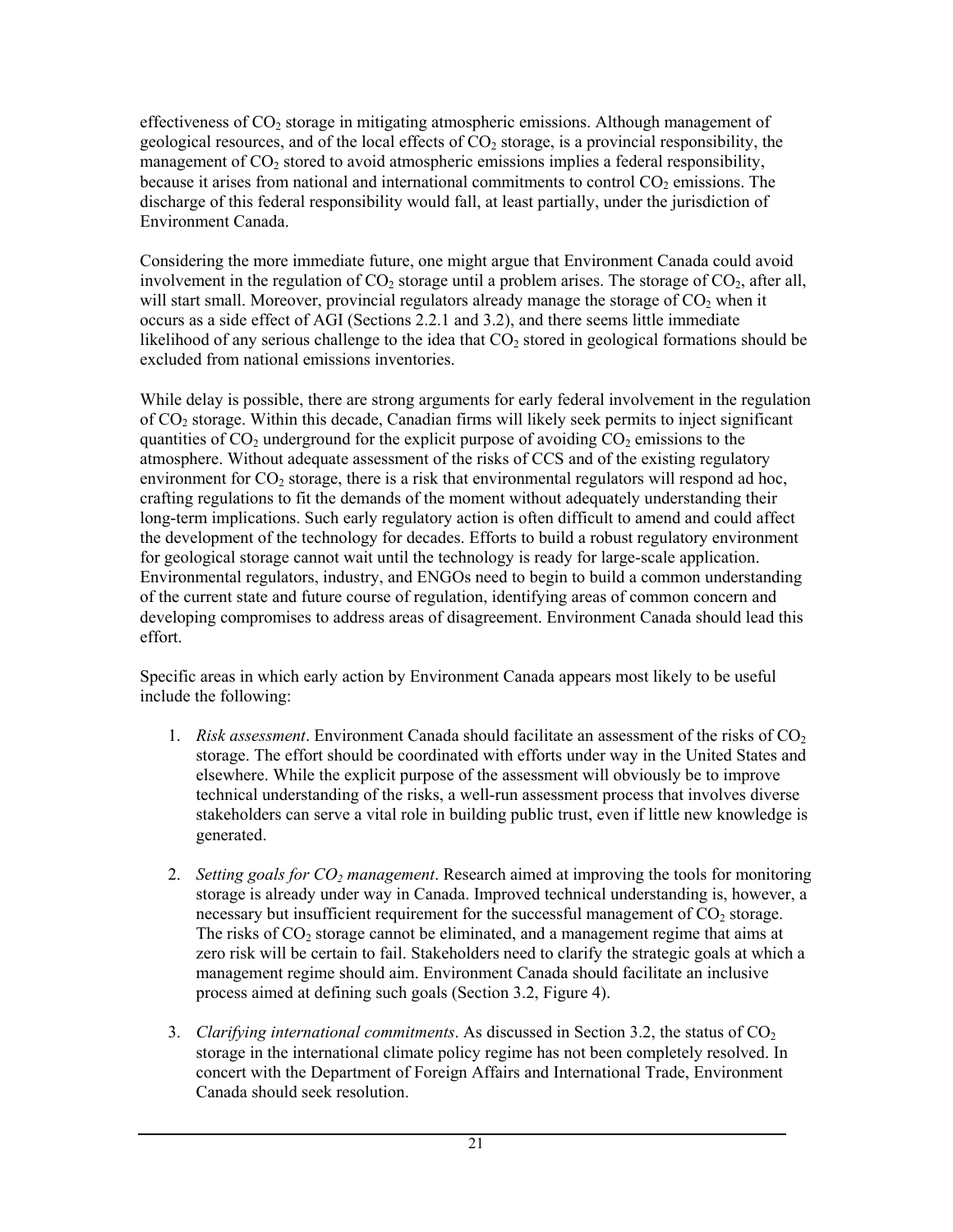# **5. Summary: Specific Roles for Environment Canada**

If CCS is widely implemented, Environment Canada will play multiple, partially independent roles in managing the technology. Many roles for Environment Canada are implicit in the foregoing discussion of strategies for implementation. In some areas, such as the near-term use of CCS in the O&G sector (Section 4.1), managerial responsibility is spread between multiple federal and provincial departments in a complex and already somewhat contentious mixture. Sorting out the precise roles for Environment Canada is beyond the scope of this report. In other areas, such as multipollutant regulation (Section 4.3.1), the role for Environment Canada emerges more clearly due to the overlap between the department's responsibilities for conventional air pollution and its responsibilities for GHGs. Finally, in Section 4.3.3, I argue that there is a specific role for Environment Canada in managing long-term  $CO<sub>2</sub>$  storage.

Environment Canada has a broader role in promoting the success of a national regime for managing  $CO<sub>2</sub>$  emissions, a role that is distinct from the details of building an effective and efficient system for managing  $CO<sub>2</sub>$  capture and storage. Over the next half century, the cost of managing  $CO<sub>2</sub>$  emissions will likely rise steadily to a total of over 1% of Canada's GDP. The urgency of disputes over the management of  $CO<sub>2</sub>$  emissions will likely continue to grow with the size of the economic stakes. With respect to CCS, there will likely be two crucial areas in which it will be vital to build public trust. The first is in ensuring the safety and stability of  $CO<sub>2</sub>$  storage. The second, and perhaps most important, is in the distribution of resources between CCS and other means of managing  $CO<sub>2</sub>$  emissions. In both areas, Environment Canada has a responsibility to ensure that environmental concerns are given—and are publicly seen to be given—serious consideration.